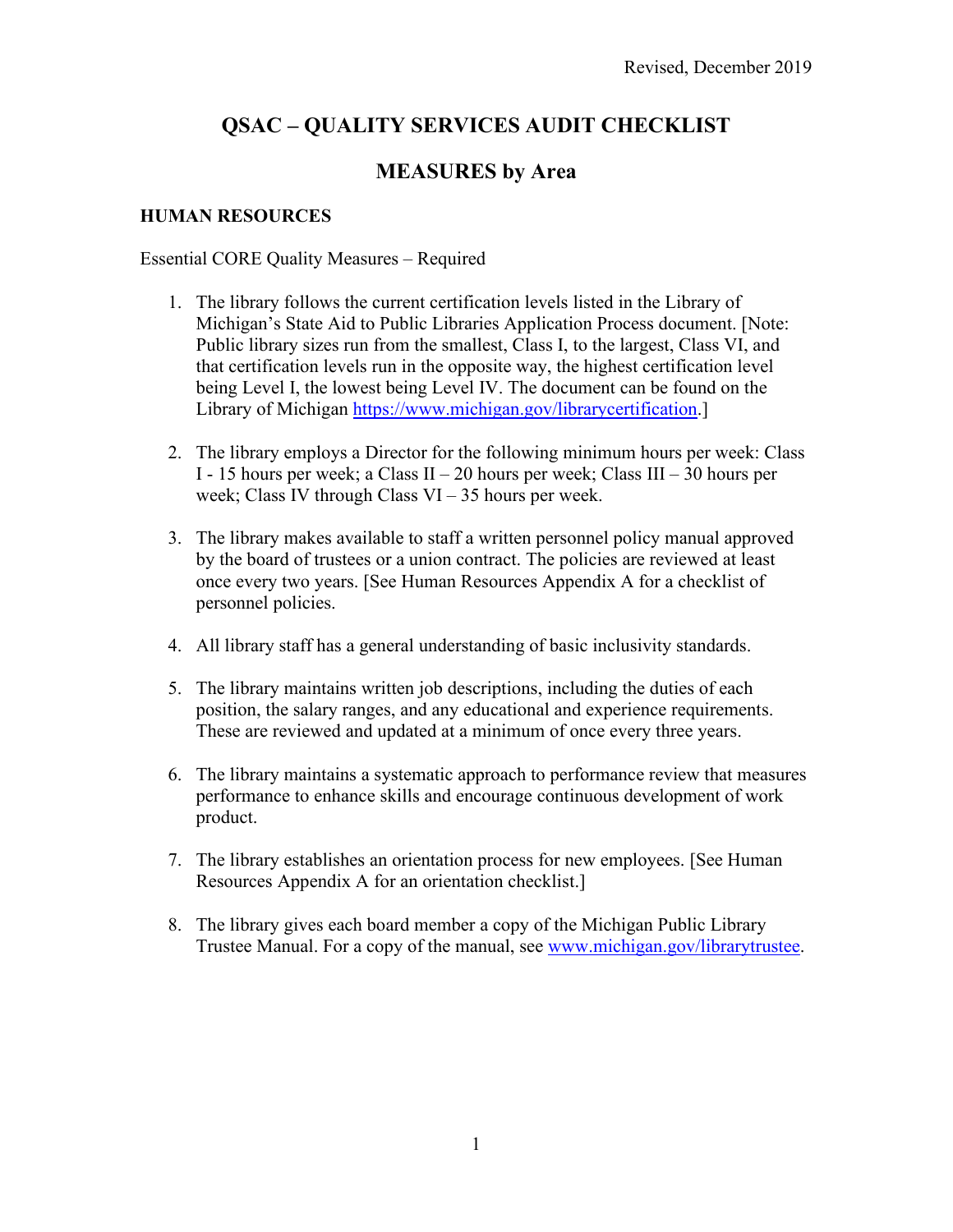Essential ELECTIVE Quality Measures – CHOOSE ONE

- 1. The library pays for an organizational membership in a statewide or national professional library association.
- 2. The library's board requires individual certified staff to have not less than 3 hours of continuing education/professional development per year. This can include online classes, workshops, in service training or other appropriate in-person or online training that focuses on improving library related skills and services.

### **HUMAN RESOURCES**

Enhanced CORE Quality Measures – Required

- 1. Additional Certification Level changes as follows: Class IV library: Level II certification for head librarian and at least two other support staff at Level IV certification. Class V library: Level I certification for head librarian and at least one other support staff at Level I certification, and at least one Level II certification for population over 40,000. Class VI library: Level I certification for head librarian and at least two other support staff at Level II certification, and at least one Level III certification for every 20,000 population over 60,000.
- 2. The library's board requires individual certified staff to have not less than 3 hours of continuing education/professional development per year. This can include online classes, workshops, in service training or other appropriate training that focuses on improving library related skills and services.
- 3. The library schedules staff meetings on a regular basis with agendas and staff involvement.
- 4. The library makes funding available in support of individual or institutional professional library association memberships.
- 5. The library director integrates inclusivity practices into recruiting, screening, hiring, and retaining staff.

Enhanced ELECTIVE Quality Measures – CHOOSE TWO

- 1. The library maintains a staff and volunteer recognition program.
- 2. The library provides in-service opportunities for staff development.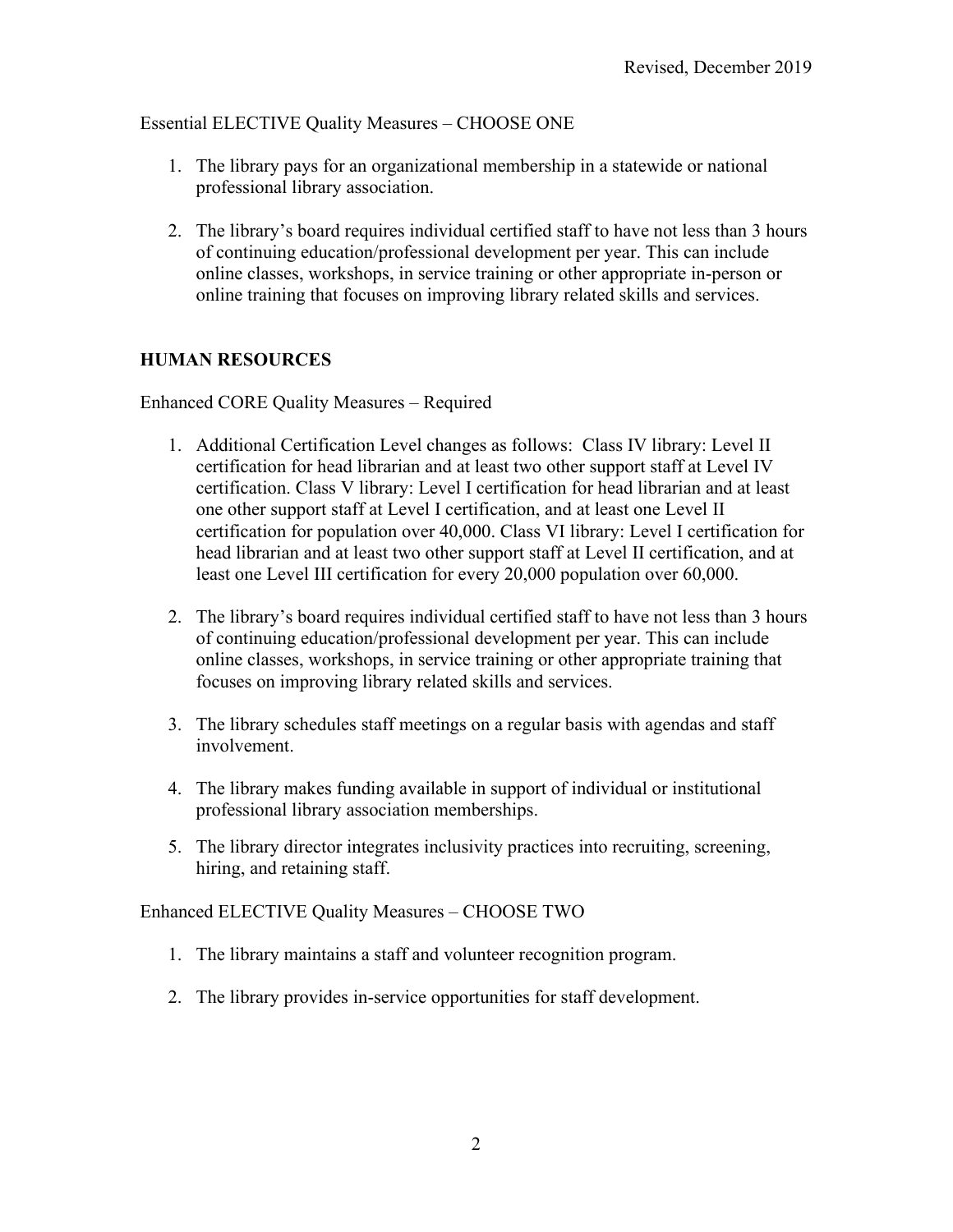3. The library board encourages and supports staff, with budget allocations and release time, to be involved in community organizations and activities. Typical local organizations for library staff to work with are the Chamber of Commerce, Kiwanis, Rotary, school boards, planning committees, historical and genealogical societies, senior centers, public and private schools, foundations, governmental units, civic and other non-profit organizations.

#### **HUMAN RESOURCES**

Excellent CORE Quality Measures - Required

- 1. Add Certification Level changes as follows: Class V library: Level I certification for head librarian and at least two other support staff at Level I certification. Class VI library: Level I certification for head librarian and at least three other support staff at Level I certification, and at least one Level III certification for every 20,000 population over 80,000.
- 2. The library makes funding available for at least one certified staff, other than the director, to be involved in at least one community and/or professional organization, other than the director. Professional involvement examples include the Rotary and the Michigan Library Association.
- 3. The library's board requires individual certified staff to have not less than 6 hours of continuing education/professional development per year. This can include online classes, workshops, in service training or other appropriate training that focuses on improving library related skills and services.
- 4. The library's volunteers have written policies, procedures, and job descriptions that explain and govern their roles. The library designates a staff member to serve as volunteer coordinator.
- 5. The library board encourages and supports staff, with budget allocations and release time, to be involved in community organizations and activities. Typical local organizations for library staff to work with are the Chamber of Commerce, Kiwanis, Rotary, school boards, planning committees, historical and genealogical societies, senior centers, public and private schools, foundations, governmental units, civic and other non-profit organizations.

Excellent ELECTIVE Quality Measures – CHOOSE TWO

1. The library has at least a partial tuition reimbursement program for certified staff obtaining a degree in a master's library science program accredited by the American Library Association or other relevant post MLS graduate work.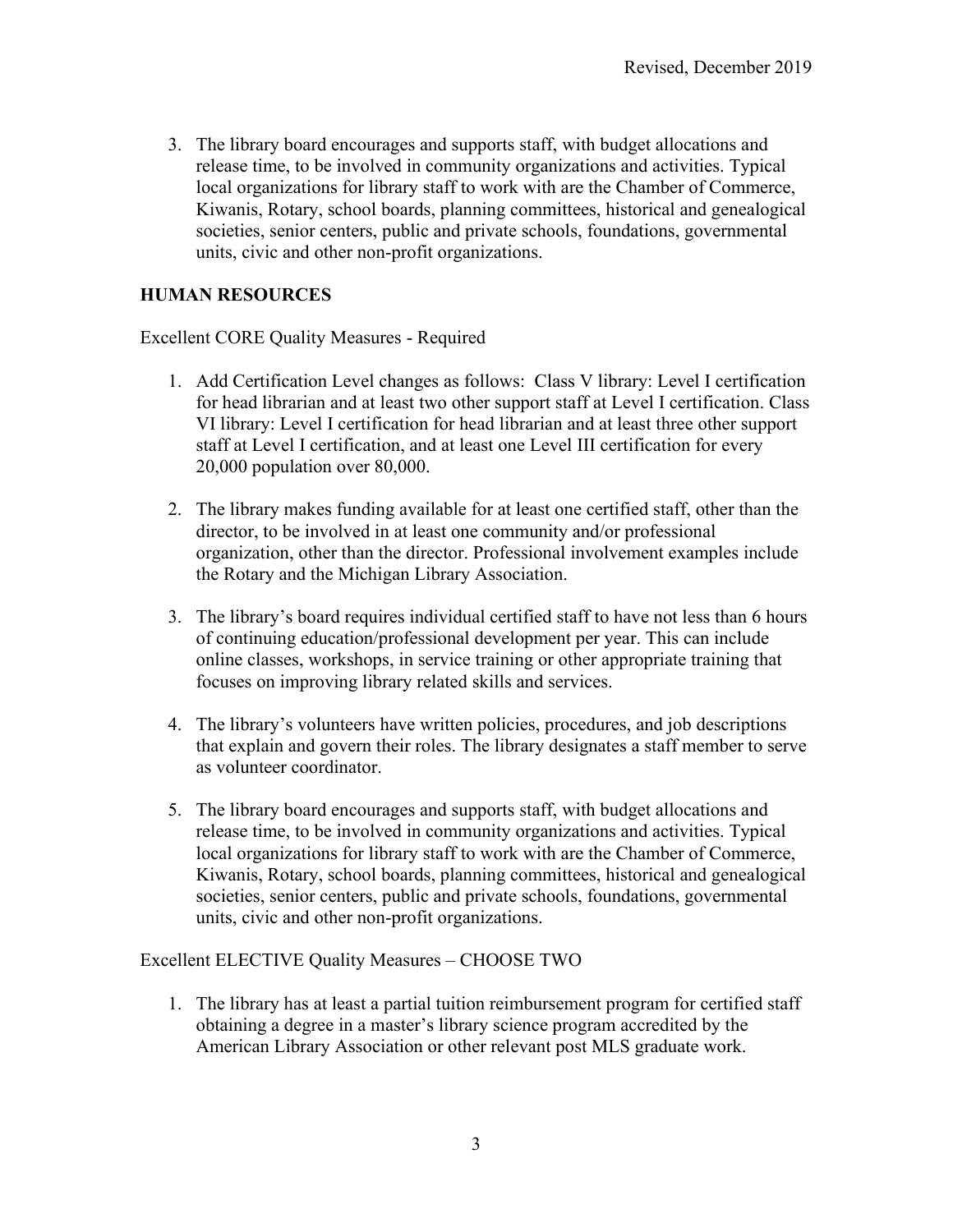- 2. The library pays for all professional staff membership in a statewide or national professional library association. [Professional staff is defined as Level I and Level II certified.]
- 3. The library pays for board members' membership in a statewide or national professional library association.
- 4. The board identifies board member candidates with expertise in identified areas, such as legal, marketing, and insurance expertise, or to represent a segment of the population.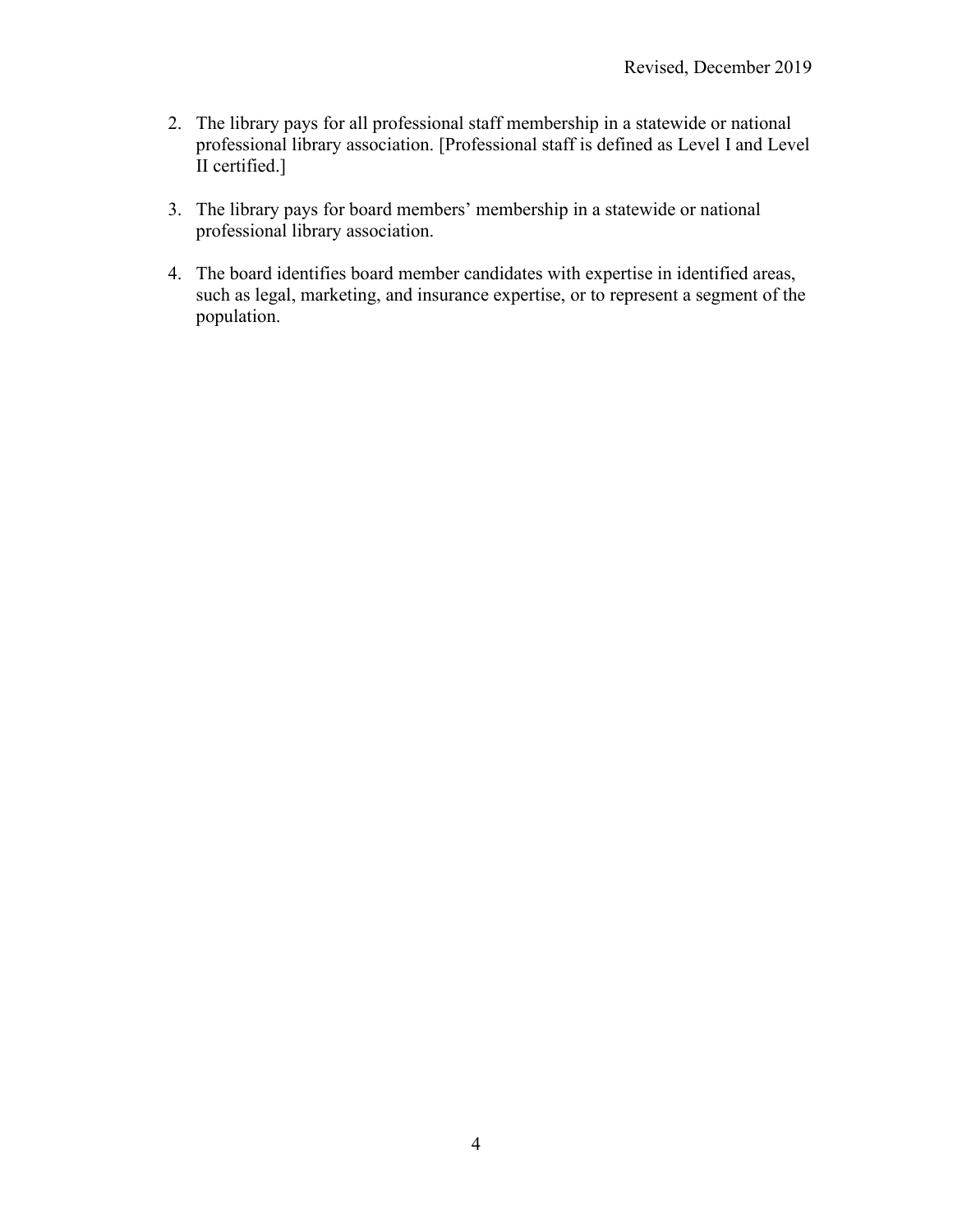### **GOVERNANCE / ADMINISTRATION**

#### Essential CORE Quality Measures – Required

- 1. There is a director. The library board hires the director, or, if an advisory board, assists in the hiring. The director is evaluated on a regular basis.
- 2. The board meets at least bi-monthly and complies with the Michigan Open Meetings Act. The board maintains minutes of its meetings in accordance with state law. [Note: Details of the Opening Meetings Act can be found in the Michigan Office of the Attorney General's Open Meetings Act Handbook at [https://www.michigan.gov/documents/ag/OMA\\_handbook\\_287134\\_7.pdf](https://www.michigan.gov/documents/ag/OMA_handbook_287134_7.pdf) ]
- 3. The board has approved by-laws that define its board officers, such as President, Secretary, and Treasurer, outlines its purpose and operational procedures, and addresses board conflict-of-interest issues. The board reviews and/or updates its by-laws once every two years.
- 4. The governing board is responsible for approving written policies for all aspects of library services such as services offered, collection development, personnel, maintenance, technology, finance, and public relations. Advisory Boards should approve and recommend written policies to their governing agency. The library director is responsible for developing procedures and ensuring the policies are carried out correctly. [Note: The director and the board understand their respective roles, the board adopts the policies, whereas the administration implements the policies. See Governance/Administration Appendix B for a list of recommended policies.]
- 5. The library provides public access to minutes, policies, financial records, and other documents in accordance with the Freedom of Information Act. [Note: Details of the Freedom of Information Act can also be found in [Library Laws](https://www.michigan.gov/libraryofmichigan/0,9327,7-381-88855_89735_89755-477021--,00.html)  [Handbook: State Laws Relating to Michigan Libraries.](https://www.michigan.gov/libraryofmichigan/0,9327,7-381-88855_89735_89755-477021--,00.html)
- 6. The library receives local support equal to .3 mills taxable value. Local support includes millages, penal fines, and local grants or funds raised within the library's legal service area.
- 7. The board adopts an annual budget and reviews regular financial reports. If appropriate to their governance, the board contracts for and reviews a regular audit. The board maintains appropriate insurances.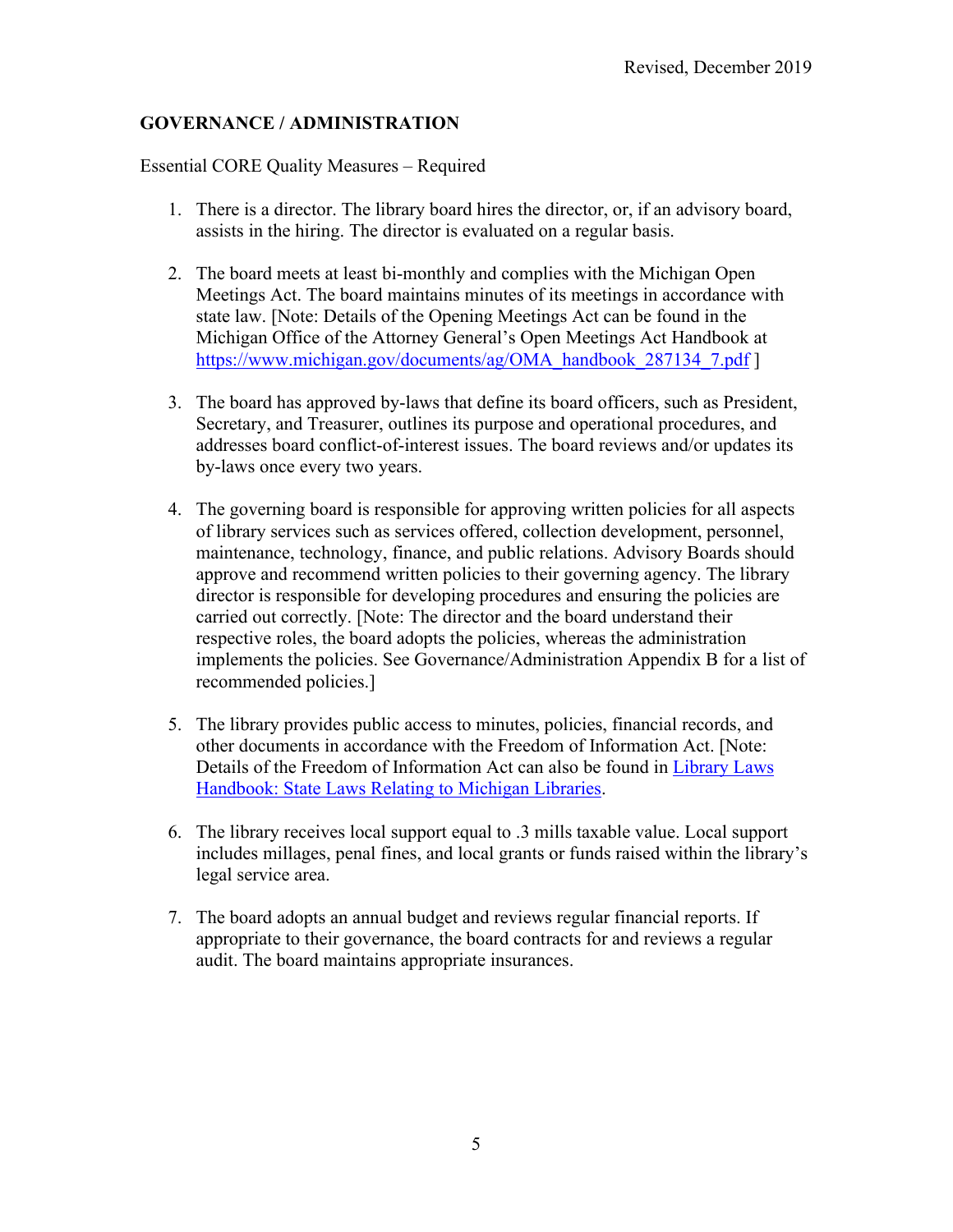- 8. The director prepares regular reports for the board, keeping them advised of internal information involving library services, statistics, personnel, and programs and also of external factors affecting libraries at a regional, state, and federal level.
- 9. New board members participate in an orientation program which includes a description of library services, the role of the Library of Michigan, and library cooperatives, instruction on their role as policy makers versus policy implementers, a review of the Michigan Public Library Trustee Manual, and a complete tour of the library facilities. [See the Library of Michigan Statewide Library Services web site at [https://www.michigan.gov/statewidelibraryservices.](https://www.michigan.gov/statewidelibraryservices)]
- 10. The board establishes a policy regarding and a plan for the acceptance and recognition of gifts of real and personal property. [See the [Library of Michigan's](https://www.michigan.gov/documents/libraryofmichigan/LM_SLS_2019_Financial_Management_Guide_FINAL_11-6-19_670795_7.pdf)  [Financial Management Reference Guide\]](https://www.michigan.gov/documents/libraryofmichigan/LM_SLS_2019_Financial_Management_Guide_FINAL_11-6-19_670795_7.pdf)
- 11. The library or its associated consortium has a policy and procedures for patron data security, both online and in print, and enforcement measures are in place.

Essential ELECTIVE Quality Measures – CHOOSE ONE

- 1. Board members, Friends members, and library volunteers act as advocates for the library, emphasizing the library as a community resource. The library also encourages participation at the local, cooperative, state, and national levels. [See more information on [MLA advocacy activities.](https://www.milibraries.org/advocacy-update)]
- 2. The library maintains a written strategic plan, covering a period no longer than 3 to 5 years, which details services, programs and resources to be offered to address community needs. The plan includes a community profile using census reports, local government documents, Chamber of Commerce materials, and any special community planning reports. The library conducts a community survey as part of the planning process to determine if its hours, services, programs, library technology and collections are adequately serving its users. The plan includes a mission statement, goals, objectives, strategies, an implementation schedule and an evaluation plan. The plan is reviewed on an on-going basis. [More on the planning process can be found in titles listed in Planning Resources, Appendix H at [https://www.michigan.gov/qsac.](https://www.michigan.gov/qsac)]
- 3. The board participates in an orientation program, which includes topics such as, but not limited to, background on the Michigan Open Meetings Act, guidelines for setting agendas, methods for running meetings, the Library Privacy Act, and the Children's Internet Protection Act. [See the Library Laws Handbook and the Michigan Public Library Trustee Manual at [https://www.michigan.gov/librarytrustee.](https://www.michigan.gov/librarytrustee)]
- 4. Each board member attends a formal continuing education event offered by a library cooperative, a library association, Friends of Michigan Libraries Trustee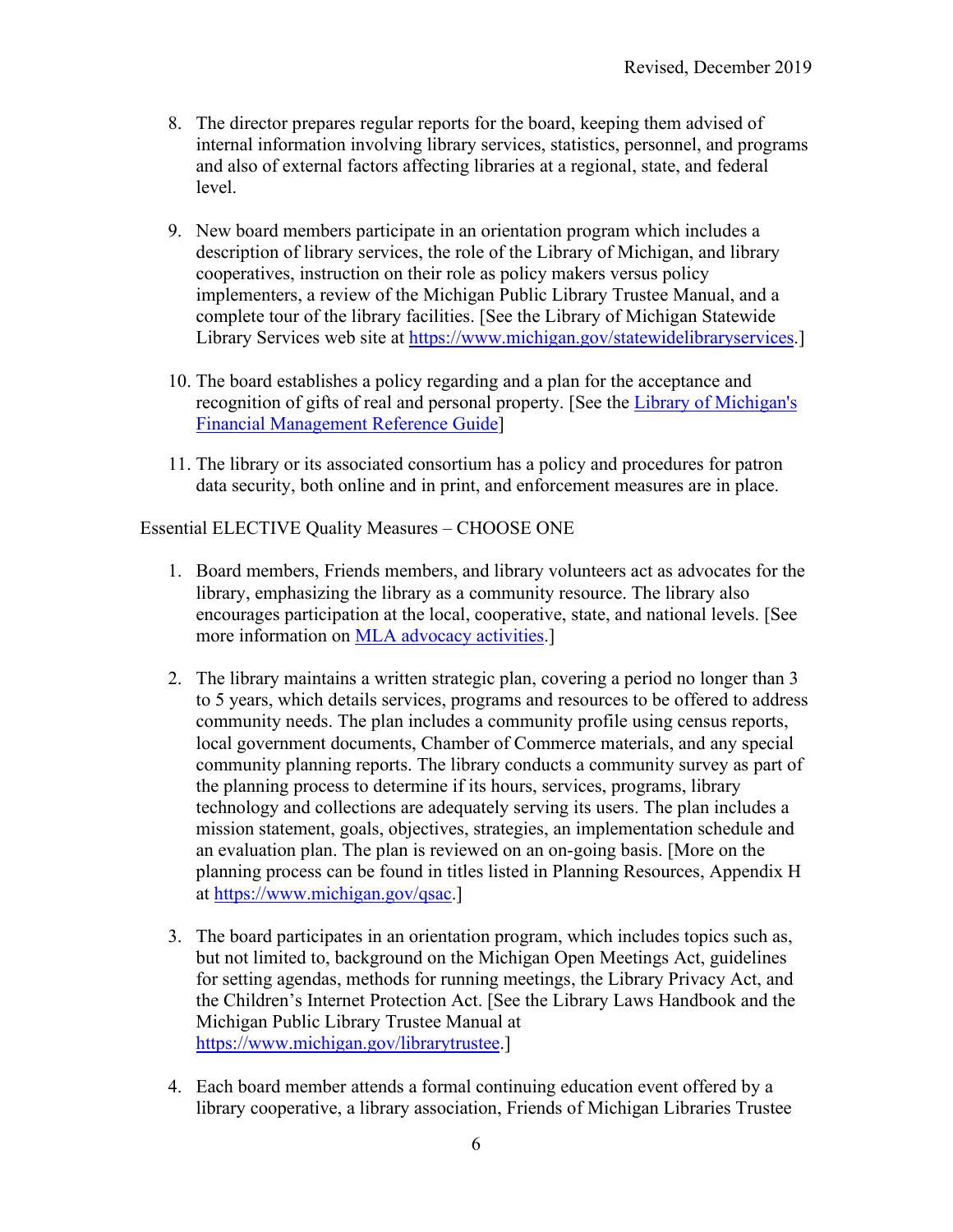Alliance [\(http://fomltrusteealliance.org/\)](http://fomltrusteealliance.org/) or the Library of Michigan, either inperson or online, within a year of appointment and then a minimum of once every three years.

### **GOVERNANCE / ADMINISTRATION**

Enhanced CORE Quality Measures - Required

- 1. The library receives local support equal to .5 mills taxable value. Local support includes millages, penal fines, and local grants or funds raised within the library's legal service area.
- 2. The library maintains a written strategic plan, covering a period no longer than 3 to 5 years, which details services, programs and resources to be offered (beyond the Enhanced services referred to in this document) to address community needs. [Note: For two titles regarding the planning process, see the Appendices.]
- 3. The board adopts a written financial plan including a written procurement plan for purchasing materials necessary to operate the library. [See Governance and Administration Appendix B - Finance for a list of items to include in a financial plan. For more information see the Library of Michigan's Financial Management Reference Guide at [https://www.michigan.gov/documents/libraryofmichigan/LM\\_SLS\\_2019\\_Financi](https://www.michigan.gov/documents/libraryofmichigan/LM_SLS_2019_Financial_Management_Guide_FINAL_11-6-19_670795_7.pdf) al Management Guide FINAL 11-6-19 670795 7.pdf.]
- 4. The board establishes a policy regarding and a plan for the acceptance and recognition of endowment funds and planned giving. [See the [Library of](https://www.michigan.gov/documents/libraryofmichigan/LM_SLS_2019_Financial_Management_Guide_FINAL_11-6-19_670795_7.pdf)  [Michigan's Financial Management Reference Guide.](https://www.michigan.gov/documents/libraryofmichigan/LM_SLS_2019_Financial_Management_Guide_FINAL_11-6-19_670795_7.pdf)]
- 5. Library trustees will participate in at least one continuing education opportunity every three years. Such opportunities may include in-service programs, speakers or training at the library, the Michigan Library Association's annual conference, or other Library of Michigan, Michigan Library Association [\(www.milibraries.org\)](http://www.milibraries.org/), Friends of [Michigan Libraries](http://fomltrusteealliance.org/) [\(http://fomltrusteealliance.org/\)](http://fomltrusteealliance.org/) or library cooperative sponsored workshops.
- 6. The library's policies are accessible in the languages spoken in the library's community.
- 7. The library regularly reviews all policies to determine if they are creating unnecessary barriers.

Enhanced ELECTIVE Quality Measures – CHOOSE ONE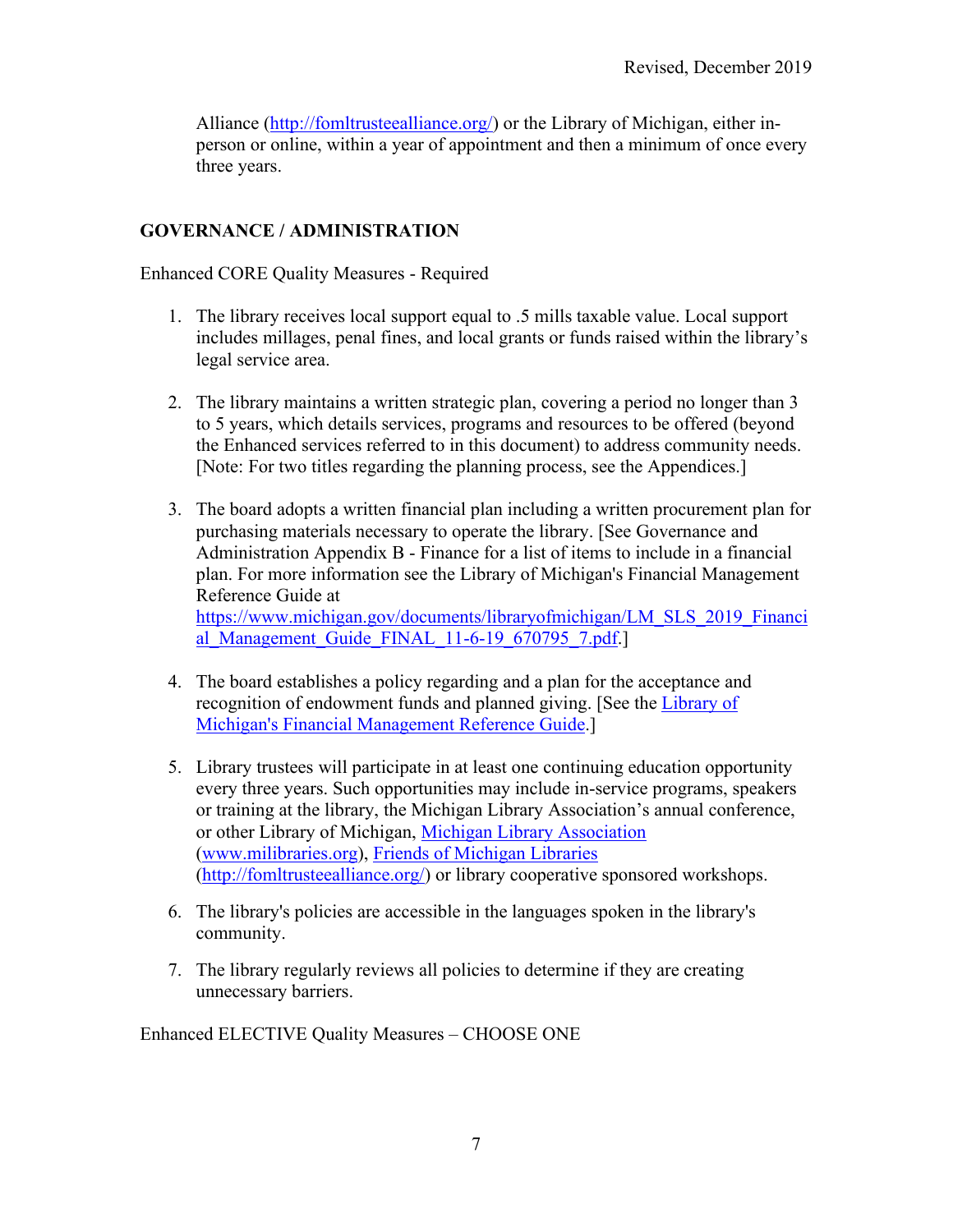- 1. The library provides funds for an annual board development workshop or the board completes one annual continuing education activity at the local, regional, state or national level.
- 2. The director and/or board member(s) meet at least annually local government to discuss the library's service and role in the community.

### **GOVERNANCE / ADMINISTRATION**

Excellent CORE Quality Measures - Required

- 1. The library director position description uses gender-neutral terminology
- 2. The library receives local support equal to .8 mills. Local support includes millages, penal fines, and local grants or funds raised within the library's legal service area.
- 3. The library conducts a community survey, assessment or focus group exercise every three years as part of the planning process to determine if its hours, services, programs, library technology and collections are serving its community in a superior way.
- 4. The director and board representatives regularly participate in statewide and local legislative activities relating to libraries.
- 5. The library provides funds for an annual board development workshop or the board completes one annual continuing education activity at the local, regional, or state level.
- 6. Inclusive services goals and objectives are included in the strategic plan.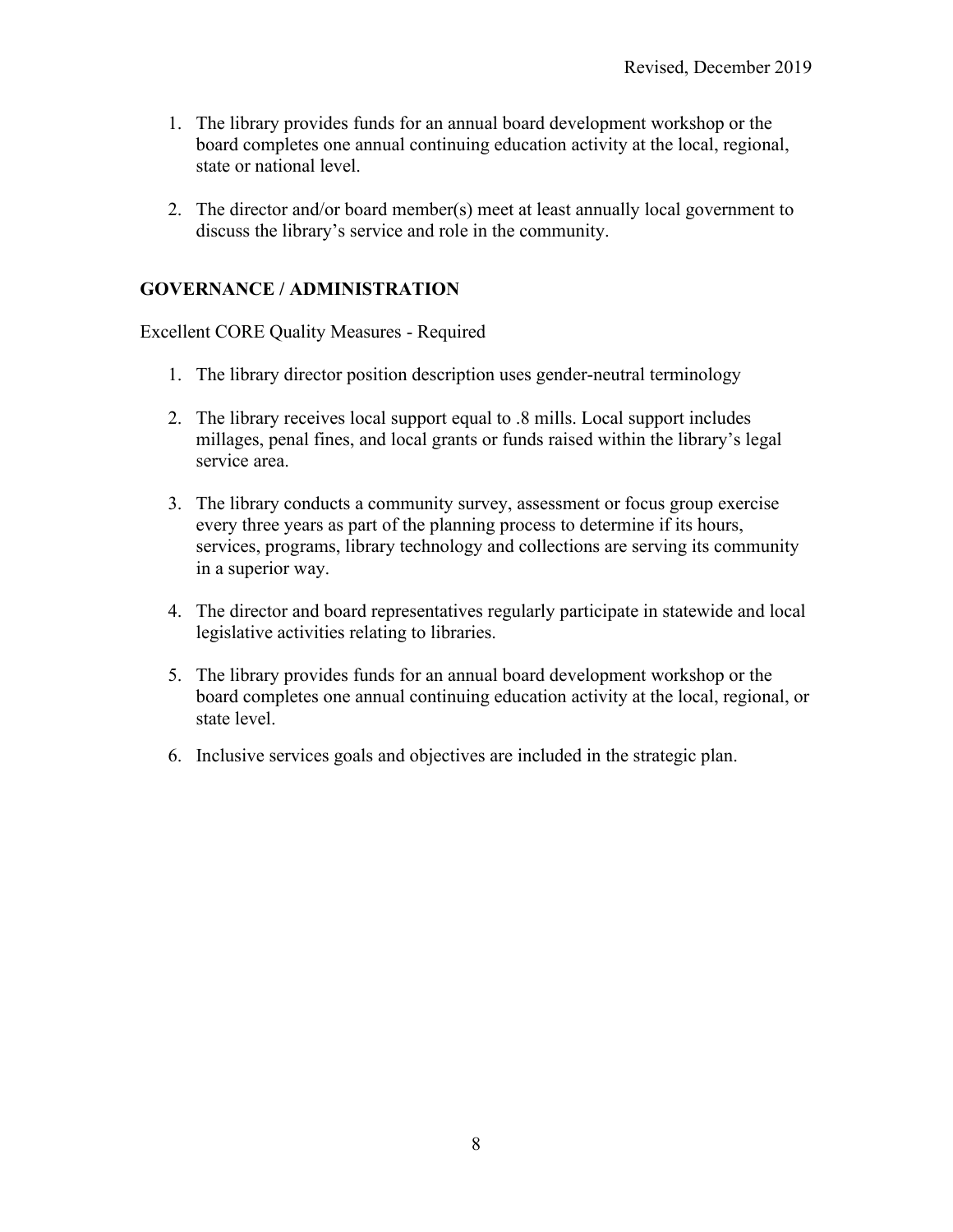#### **SERVICES**

Essential CORE Quality Measures – Required

- 1. The library offers all legal service area members, regardless of age, access to all its materials and services, in person and remotely, unless otherwise restricted by federal, state or local law.
- 2. The library's minimum number of unduplicated open hours, reflecting a mixture of weekday, evening, and weekend hours are as follows: Class I - 15 hours per week; Class II - 20 hours per week; Class III - 30 hours per week; Class IV - 40 hours per week; Class V - 50 hours per week; and Class VI - 55 hours per week.
- 3. The library offers renewal of library materials and the option of extended loan periods.
- 4. The library sends out notification to a user that the item is ready for pick up within two business days of it becoming available. The library allows a user to request materials and have the items held for them for pick up.
- 5. The library participates in patron or library initiated interlibrary loan with other Michigan libraries. The library staff offers interlibrary loan service with every request not met by the library or library system's collection. [Note: Unless the library prefers to purchase the material requested.]
- 6. The library focuses on customer service by providing prompt service regardless of the method with which the user requests assistance. A user waits no more than five minutes to get service assistance in person, on the phone or through a real time electronic service. If the library is unable to help the patron within five minutes, the library gives the user the option to leave a message. A user waits no more than 24 hours for assistance for a response to their message, email or letter.
- 7. The library offers programs for users of all age groups during the year. Such programs may include summer reading programs, story times, book clubs, craft groups, computer classes, and so forth, and may be held in the library or at other community locations.
- 8. To identify and meet the service needs of its community the library conducts an in-house survey of users every three years to determine if its hours, services, collections, technology and programs are adequately serving its users.
- 9. The library gathers statistics as a means of determining, over a period of time, if its present services, programs, technology and collections are serving its users. [See Services Appendix C for a list of useful statistics.]
- 10. Library staff "works" the library, actively seeking patrons to help and assist.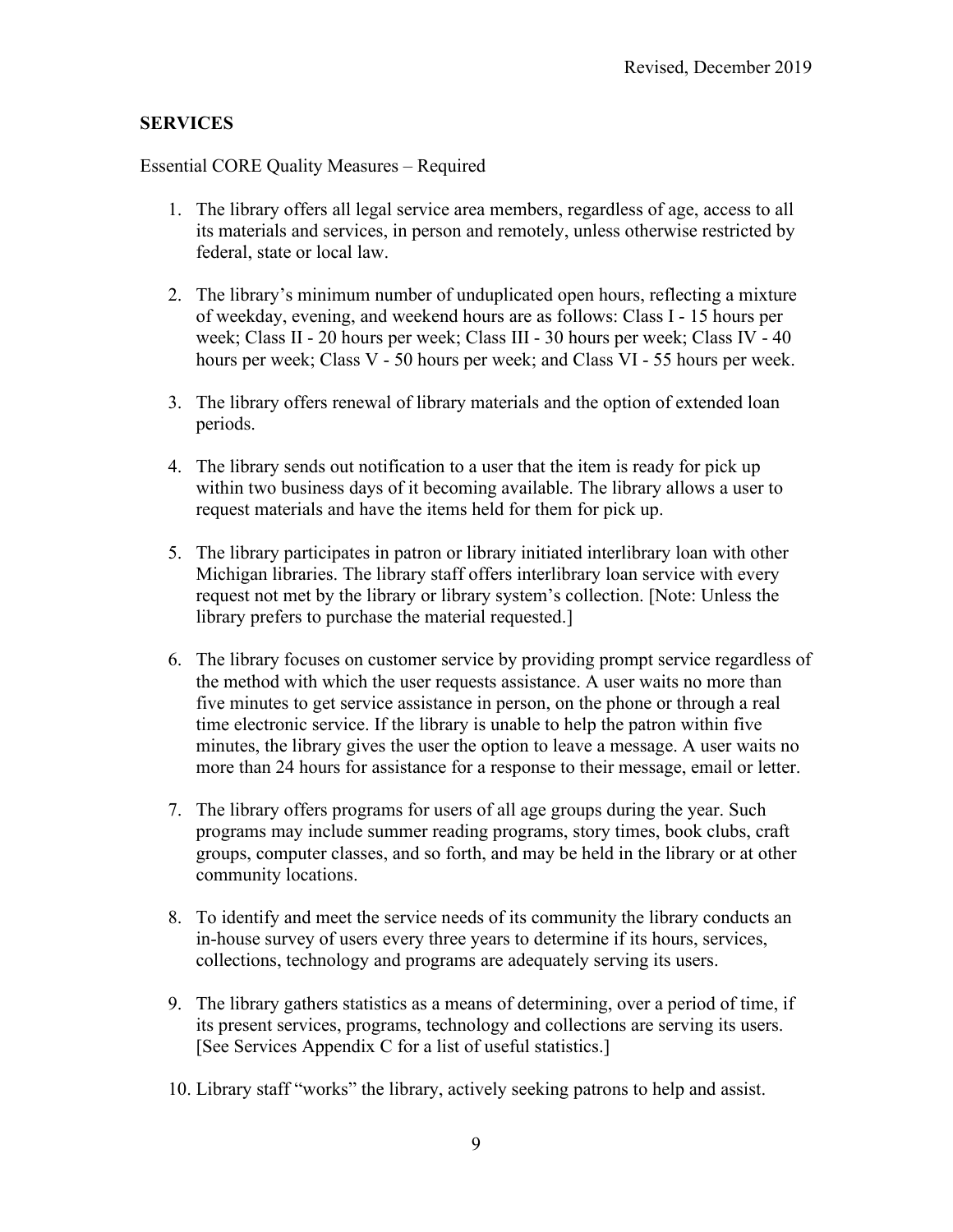- 11. The library has policies and procedures to provide services to hearing-impaired, speech-impaired and blind users. See the following documents for assistance.
	- *The Americans with Disabilities Act Title II Technical Assistance Manual Covering State and Local Government Programs and Services* at [www.ada.gov/taman2.html.](http://www.ada.gov/taman2.html)
	- *FCC Michigan TRS Page* (lists Michigan telephone relay service numbers) at [www.fcc.gov/cgb/dro/trs\\_michigan.html](http://www.fcc.gov/cgb/dro/trs_michigan.html)
	- *Disability Etiquette: Tips on Interacting With People With Disabilities* at [www.unitedspinal.org/pdf/DisabilityEtiquette.pdf.](http://www.unitedspinal.org/pdf/DisabilityEtiquette.pdf)
- 12. The library provides a clear path for persons to request ADA accommodations that will enable to participate fully in library programs.
- 13. The library incorporates activities that support early and family literacy into their programs, such as providing early literacy tips to families attending lapsit programs.
- 14. The library refrains from asking patrons their gender on forms.
- 15. The library provides inclusive seating options, such as the option to sit at the front of the room, space for wheelchairs, or space to stand, during library programs and activities.

Essential ELECTIVE Quality Measures – CHOOSE THREE

- 1. The library provides at least one entertainment or educational program per quarter free of charge. The library considers community demographics, the mission of the library, and the availability of programming from other social, cultural, and recreational organizations in the community when planning and evaluating programs.
- 2. The library promotes the services of the Braille and Talking Book Library using posters, flyers, and verbal recommendations. Contact  $btbl@michigan.gov$  for materials.
- 3. The library has a service plan to provide materials and reference services for those unable to visit the library. Staff gathers material for the homebound of all ages. [Note: Family members, friends or volunteers can provide delivery of materials.]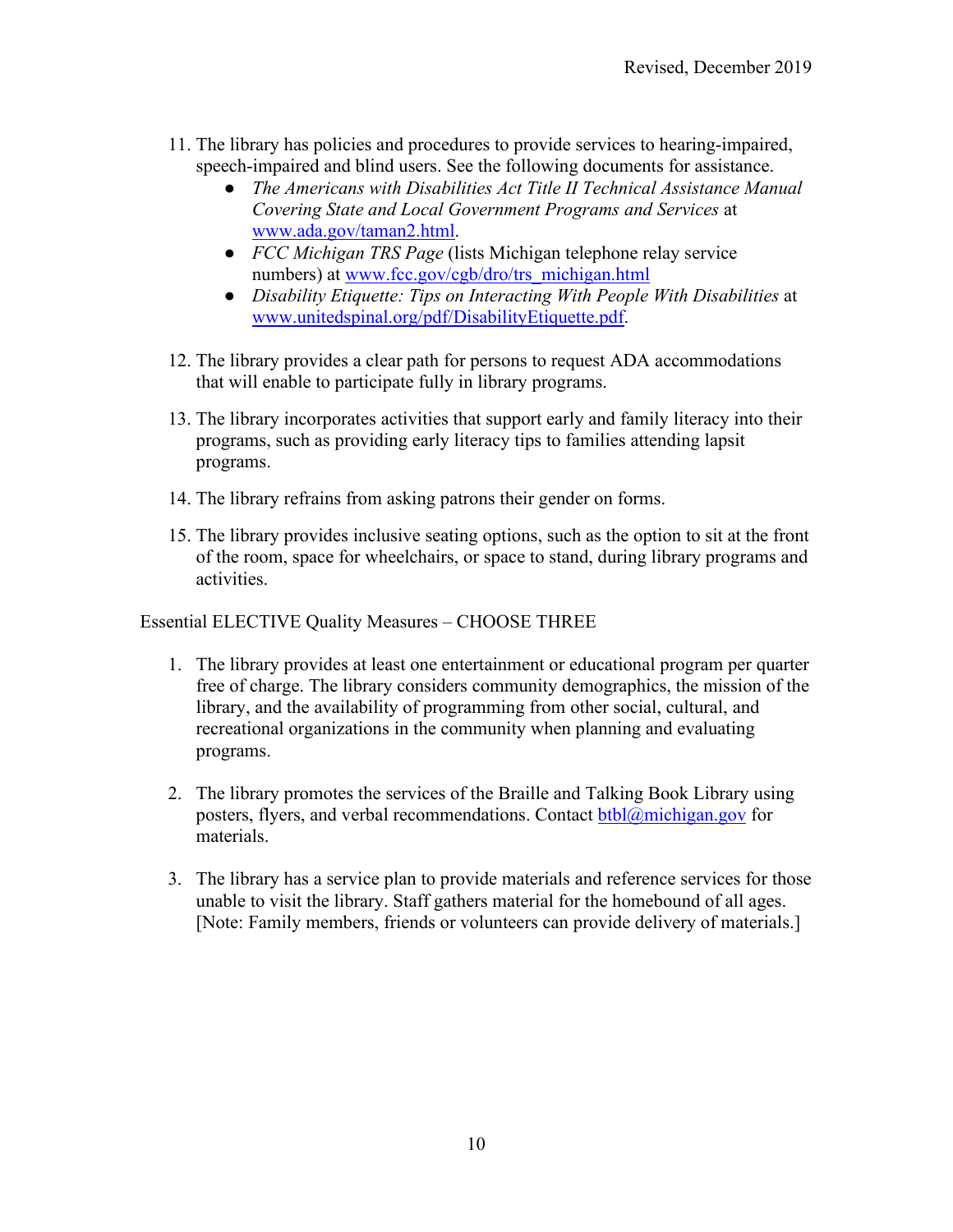- 4. To identify and meet the service needs of its community, library personnel meet with other local community agencies, institutions and organizations once every two years concerning library services and their effectiveness in meeting community needs. Examples of other local agencies include public and private schools, local historical societies, community centers, youth coalitions, and Friends of the Library.
- 5. The library provides information on free legal assistance and financial counseling for people interested in becoming US Citizens and information on free legal services for immigrants.
- 6. The library offers programming at different times of day and various days of the week, including nights and weekends.

#### **SERVICES**

Enhanced CORE Quality Measures - Required

- 1. The library's minimum number of unduplicated open hours, reflecting a mixture of weekday, evening, and weekend hours are as follows: Class I - 25 hours per week; Class II - 35 hours per week; Class III - 40 hours per week; Class IV - 50 hours per week; Class V - 55 hours per week; Class VI - 60 hours per week.
- 2. The library offers patron or library initiated interlibrary loan with other Michigan libraries. Library initiated interlibrary loan requests are placed by the next business day.
- 3. Based on its strategic plan, the library targets and serves selected segments of the community by developing programs to meet their needs. Segments of the community can refer to patrons of specific age groups, such as parents, young adults, seniors. It can also refer to those of a specific ethnic background, such as Hispanic, Native American, or Scandinavian. It can also be those sharing a common interest, such as genealogy, local history, or reading fiction.
- 4. The library incorporates activities that support adult literacy and English as a second language into their programs, such as collaborating with and promoting literacy councils.
- 5. Library staff refers users to an appropriate agency, organization or other library if an information request cannot be fully satisfied.
- 6. The library provides information on free legal assistance and financial counseling for people interested in becoming US Citizens and information on free legal services for immigrants.

Enhanced ELECTIVE Quality Measures – CHOOSE THREE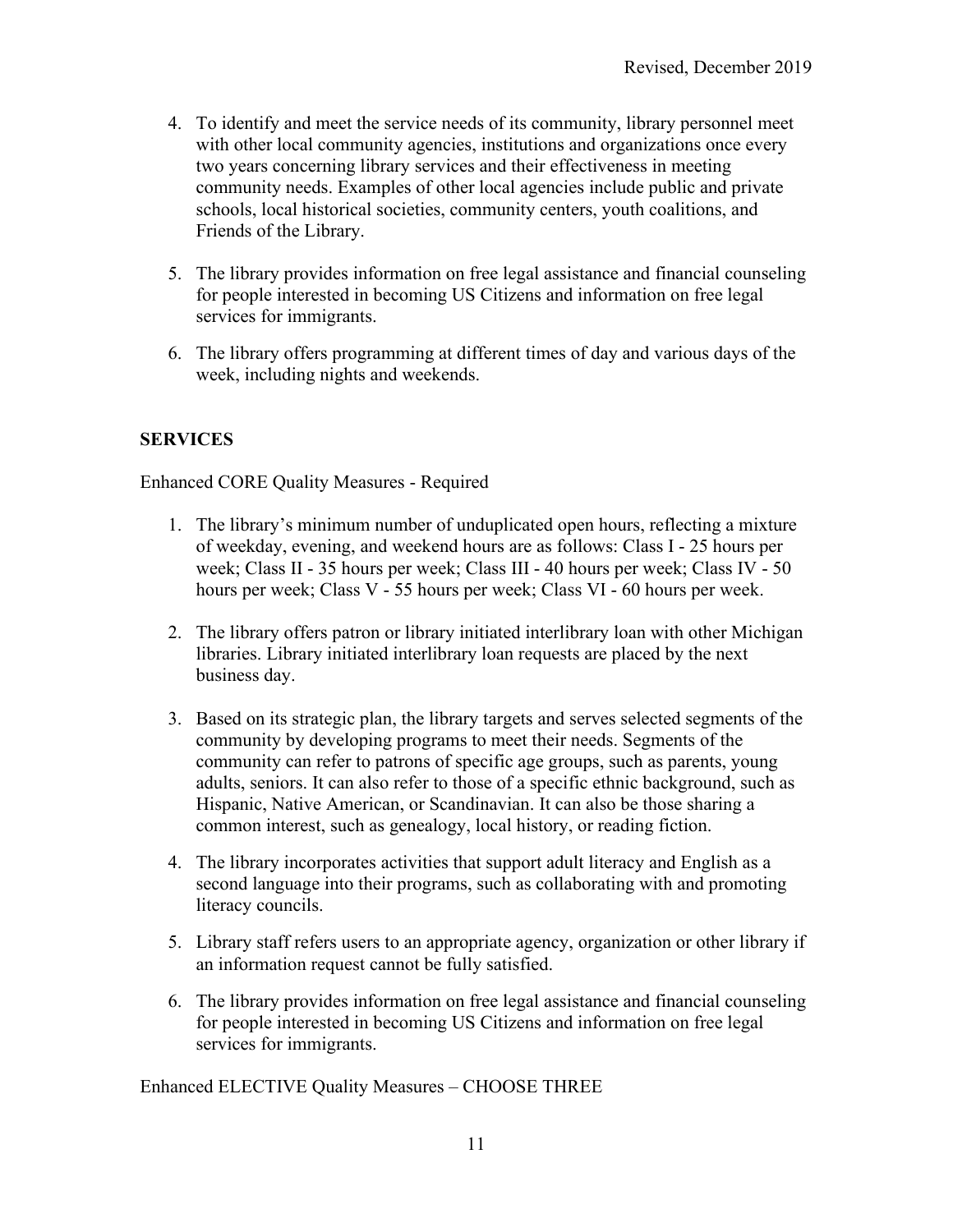- 1. The library welcomes displays of local art and other special collections.
- 2. The library visits local elementary schools to promote the summer motivational reading program
- 3. The library strategic plan includes a program evaluation component that focuses on the impact the library program has on the user. The library evaluates at least one program a year through an outcome-focused evaluation technique. The method of the actual evaluation may be formal or informal, as is appropriate for the specific program.
- 4. The library creates pathfinders, subject guides or reader's advisory bookmarks related to topics of interest to diverse communities (LGBTQ, immigrants, neurodiverse people, etc.).
- 5. The library provides sensory friendly programs.
- 6. The library offers programs that celebrate a wide variety of heritages and cultural events.
- 7. The programming policy includes a diversity or inclusivity statement.
- 8. The library offers free classes for people who want to improve their English or literacy skills.
- 9. The library offers discreet information, such as shortcuts to local services on computer desktops about sensitive topics.
- 10. The library recruits Advisory Boards to allow better understanding of the needs and interests of various populations.

#### **SERVICES**

Excellent CORE Quality Measures – Required

- 1. The library's minimum number of unduplicated open hours, reflecting a mixture of weekday, evening, and weekend hours are as follows: Class I - 30 hours per week; Class II - 40 hours per week; Class III - 45 hours per week; Class IV - 55 hours per week; Class V - 60 hours per week; Class VI - 65 hours per week.
- 2. The library provides services or access to services to patrons of all ages with disabilities in formats they can use. The library works and consults with people with disabilities for long-term service planning to ensure they receive services they can use.
- 3. The library strategic plan includes a program evaluation component that focuses on the impact the library program has on the user. The library evaluates at least one program a year through an outcome-focused evaluation technique. The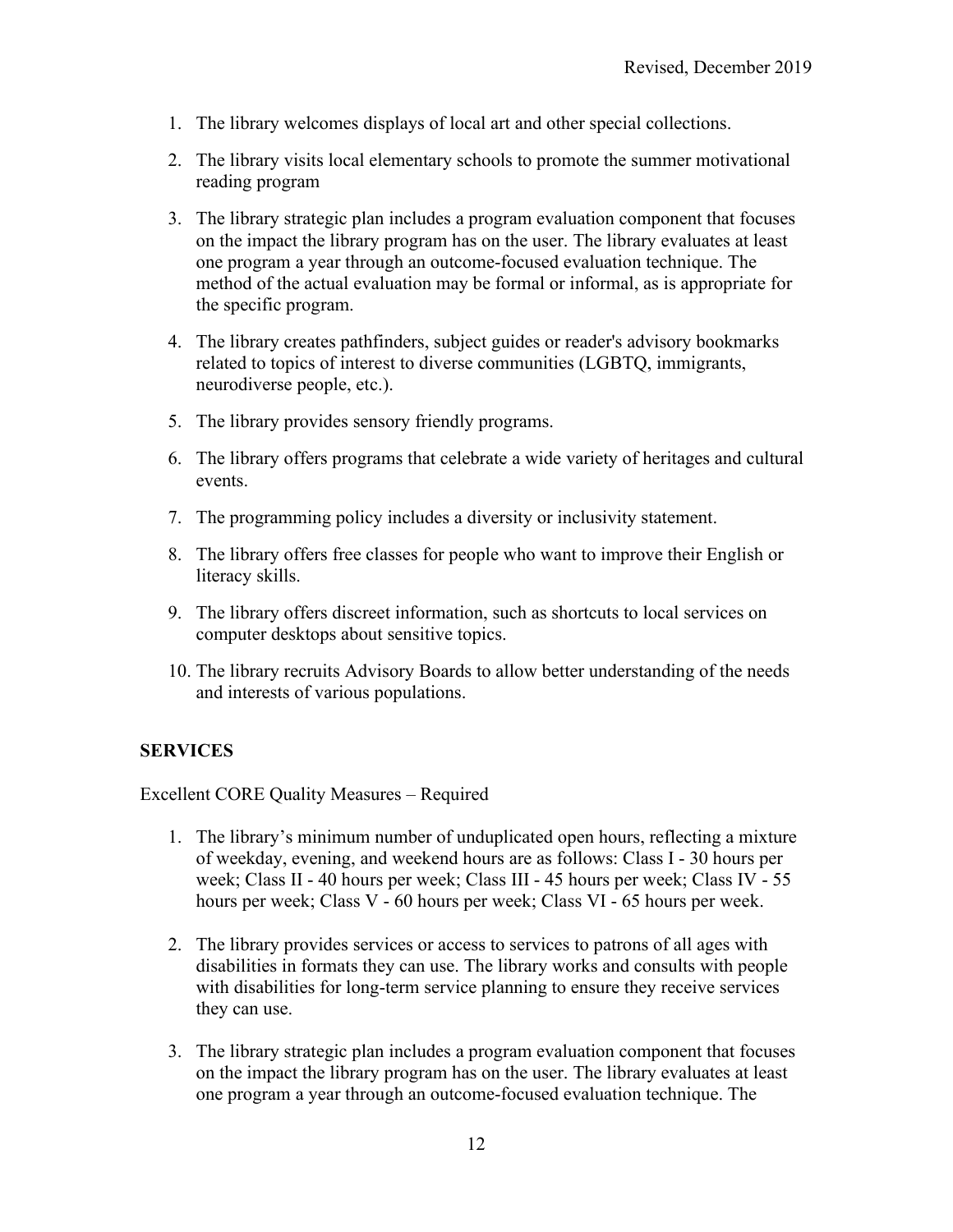method of the actual evaluation may be formal or informal, as is appropriate for the specific program.

- 4. The library incorporates activities that support improved literacy for secondary and higher education students, such as connecting students with area or school literacy services.
- 5. The library provides sensory friendly programs.
- 6. The library includes an inclusion statement on promotional materials.
- 7. When applicable, the library's programs and services reflect the local immigrant community needs and offer a variety of print materials (books, magazines, newspapers), as well as media (CDs, DVDs) in the language of the immigrant community for all ages, and online resources.
- 8. The library provides ADA accommodations for presenters and attendees.
- 9. The library offers discreet information, such as shortcuts to local services on computer desktops, about sensitive topics.

Excellent ELECTIVE Quality Measures – CHOOSE THREE

- 1. The library initiates community-wide literary programs and collaborates with other similar community, regional or statewide initiatives.
- 2. Library maintains a homebound delivery program.
- 3. The library is a member of MeLCat or has applied for membership.
- 4. If the library is a MeLCat member, it allows AV lending or visiting patron borrowing.
- 5. The library offers programming in languages other than English.
- 6. The library offers diverse programming relating to race, ethnicity, gender, sexual orientation, language, and culture.
- 7. The library provides touchscreen devices for internet for communication purposes.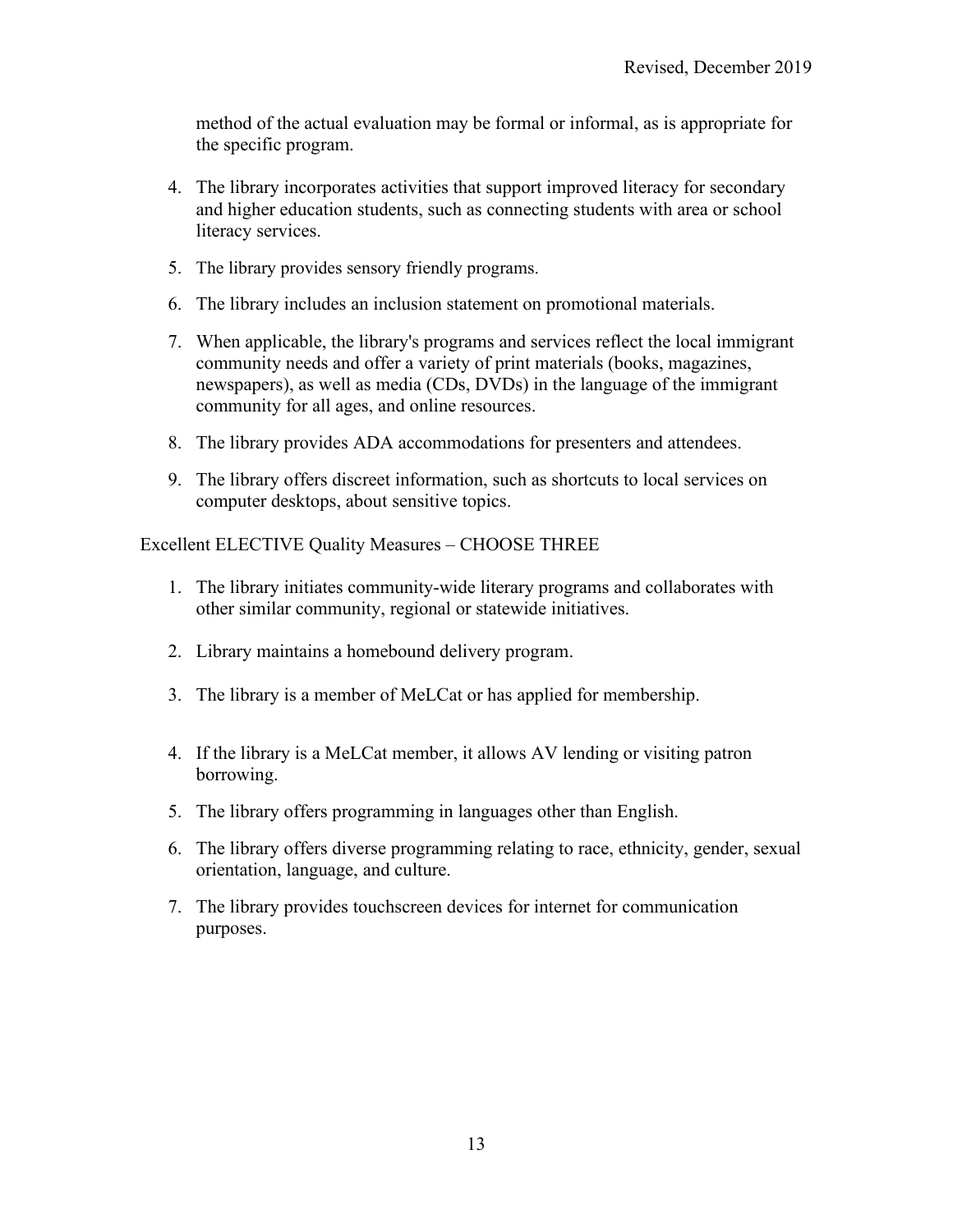### **COLLECTION DEVELOPMENT**

Essential CORE Quality Measures – Required

- 1. The library has an approved collection development policy, which minimally includes various formats, diverse topics and challenged materials. The policy is reviewed every five years. [See Collection Development Appendix D for recommended collection development policies.]
- 2. The library maintains or provides access to a current collection of core reference materials to serve user information needs. Materials may be in print or online and may be circulating or in building use.
- 3. The library spends at least 7% of its operating expenses on materials.
- 4. The library keeps its collection up-to-date, with a minimum of 15% of its circulating materials acquired within the last five years, and a minimum of 3% of its circulating collection weeded every year. [Note: Divide the number of new circulating materials by the total number of circulating materials to learn your percentage. For excellent advice and methods on weeding, see *The CREW Method: A Weeding Method for Modern Libraries* at [www.tsl.state.tx.us/ld/pubs/crew/.](http://www.tsl.state.tx.us/ld/pubs/crew/)]
- 5. The library provides a mechanism for patrons to suggest items for purchase.
- 6. The library uses professional reviews or services necessary to select, order and purchase quality materials.
- 7. The library repairs and conserves materials as is appropriate for the format and use.
- 8. The library provides access to materials in a variety of formats to ensure equal access for the disabled of all ages. Format examples include audio books, large print books, children's materials, information in electronic formats, and closed captioned, described, or signed videos. [Note: Information can be found on the Braille and Talking Book Library website at [https://www.michigan.gov/lara/0,4601,7-154-61256\\_28313\\_54234---,00.html\]](https://www.michigan.gov/lara/0,4601,7-154-61256_28313_54234---,00.html)
- 9. The collection provides materials for people of varied education levels and literacy/English language skills.
- 10. The collection includes items in languages other than English.
- 11. The library's collection development policy includes a statement about Inclusion.

Essential ELECTIVE Quality Measures - CHOOSE ONE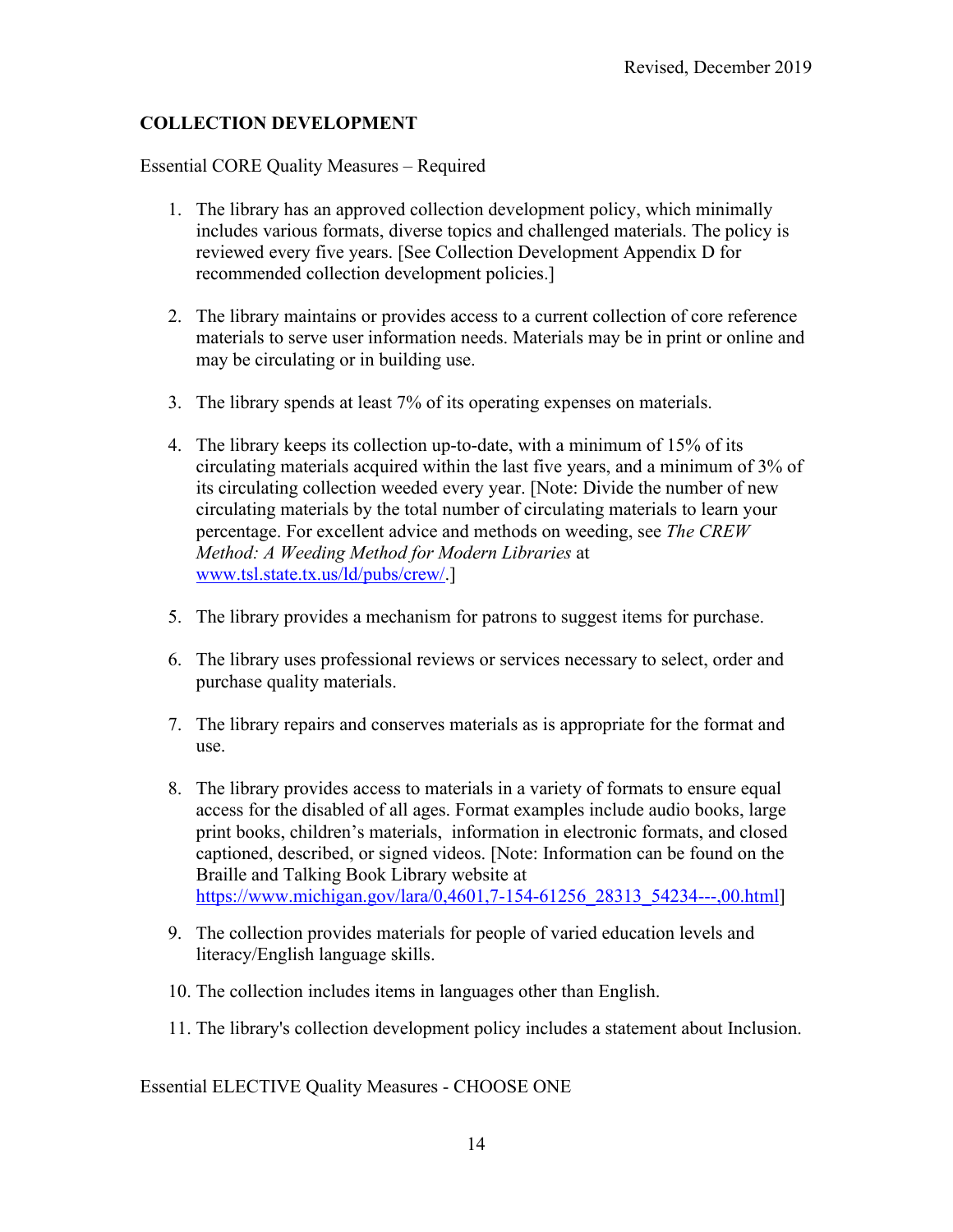- 1. The collection includes materials for language learning (including books, videos, audio recordings, and electronic resources such as Mango, Rosetta Stone, etc.)
- 2. The collection includes storylines and characters by and from diverse groups (racial, ethnic, gender identity, sexual identity, disability, veteran status, education level, etc.
- 3. The collection includes accurate, respectful, and current information by and about diverse groups as fact, characters in a storyline, or settings and contexts (racial, ethnic, gender identity, sexual identity, disability, veteran status, etc.).

### **COLLECTION DEVELOPMENT**

Enhanced CORE Quality Measures – Required

- 1. The library spends at least 11% of its operating expenses on materials.
- 2. The library keeps its collection up-to-date, with a minimum of 20% of its circulating materials acquired within the last five years, and a minimum of 4% of its circulating collection weeded every year.
- 3. All library resources are identified and findable through the online catalog and are cataloged using AACR2, RDA or other accepted metadata standard. Descriptions of library materials are encoded using the MARC format.

Enhanced ELECTIVE Quality Measures - CHOOSE ONE

- 1. The library assures that the collection is accessible to people with sensory, ambulatory, social, emotional, and intellectual differences.
- 2. The library offers audio-described movies and television programs (formatted to include narration of events for which there isn't dialog) on DVD or other formats.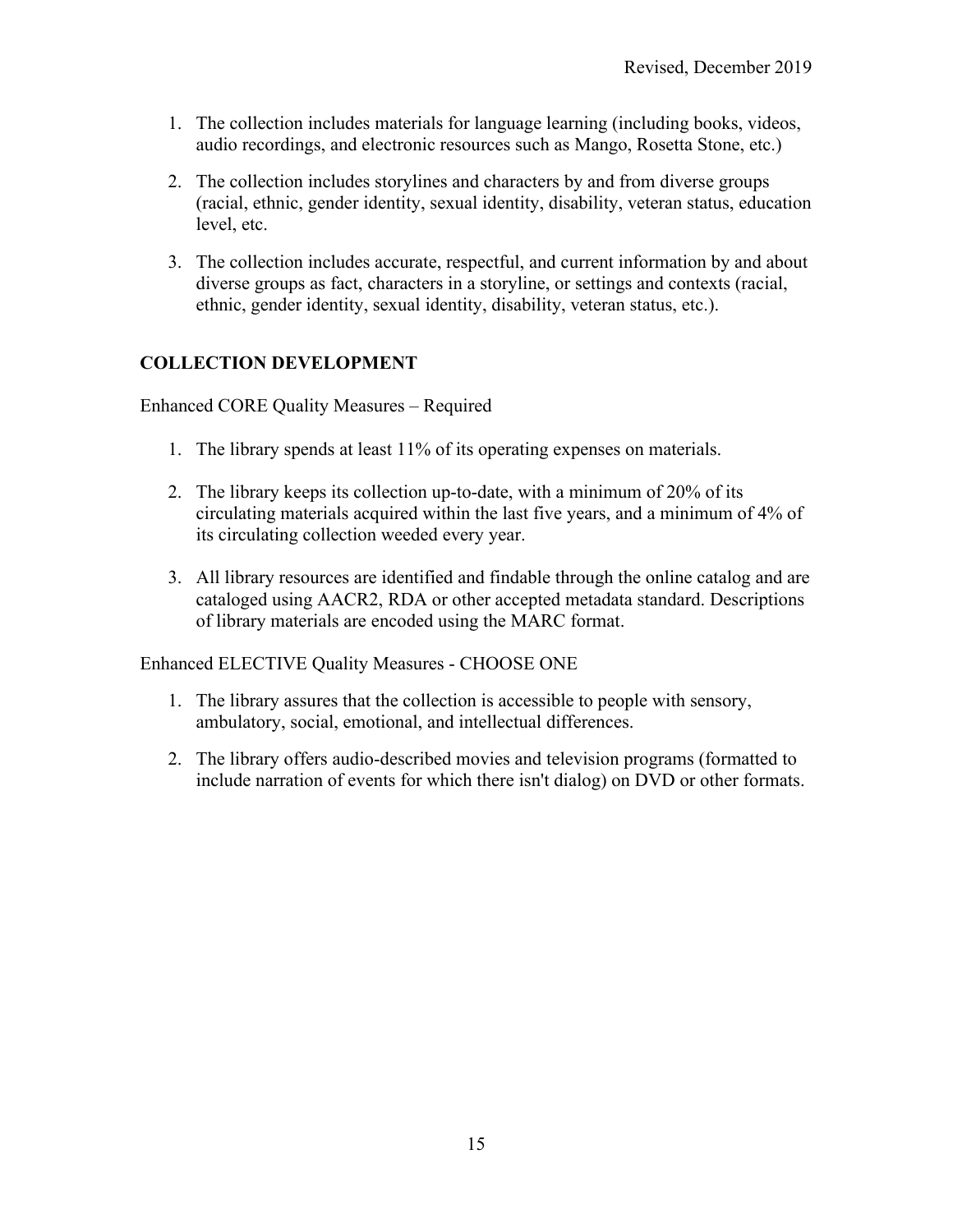### **COLLECTION DEVELOPMENT**

Excellent CORE Quality Measures - Required

- 1. The library spends at least 15% of its operating expenses on materials.
- 2. The library keeps its collection up-to-date, with a minimum of 25% of its circulating materials acquired within the last five years, and a minimum of 5% of its circulating collection weeded every year.
- 3. The library recognizes items of historic value and arranges appropriate preservation, security and access, either on site or with another institution.
- 4. Staff and patrons can identify and request on-order and in-process items.
- 5. The collection represents tastes, beliefs and attitudes beyond that of the community.

Excellent ELECTIVE Quality Measures – CHOOSE ONE

- 1. The library provides access to materials for special population groups such as foreign language speakers, genealogists, and those needing Adult Basic Education or emergent literacy materials.
- 2. The library participates in collaborative collection development with other libraries to develop special collections, such as foreign languages or special topics.
- 3. The collection includes multiple formats including print materials, audio books, large print, materials in braille, videos including closed captioning and sensory materials (toys, tools, and other sensory items).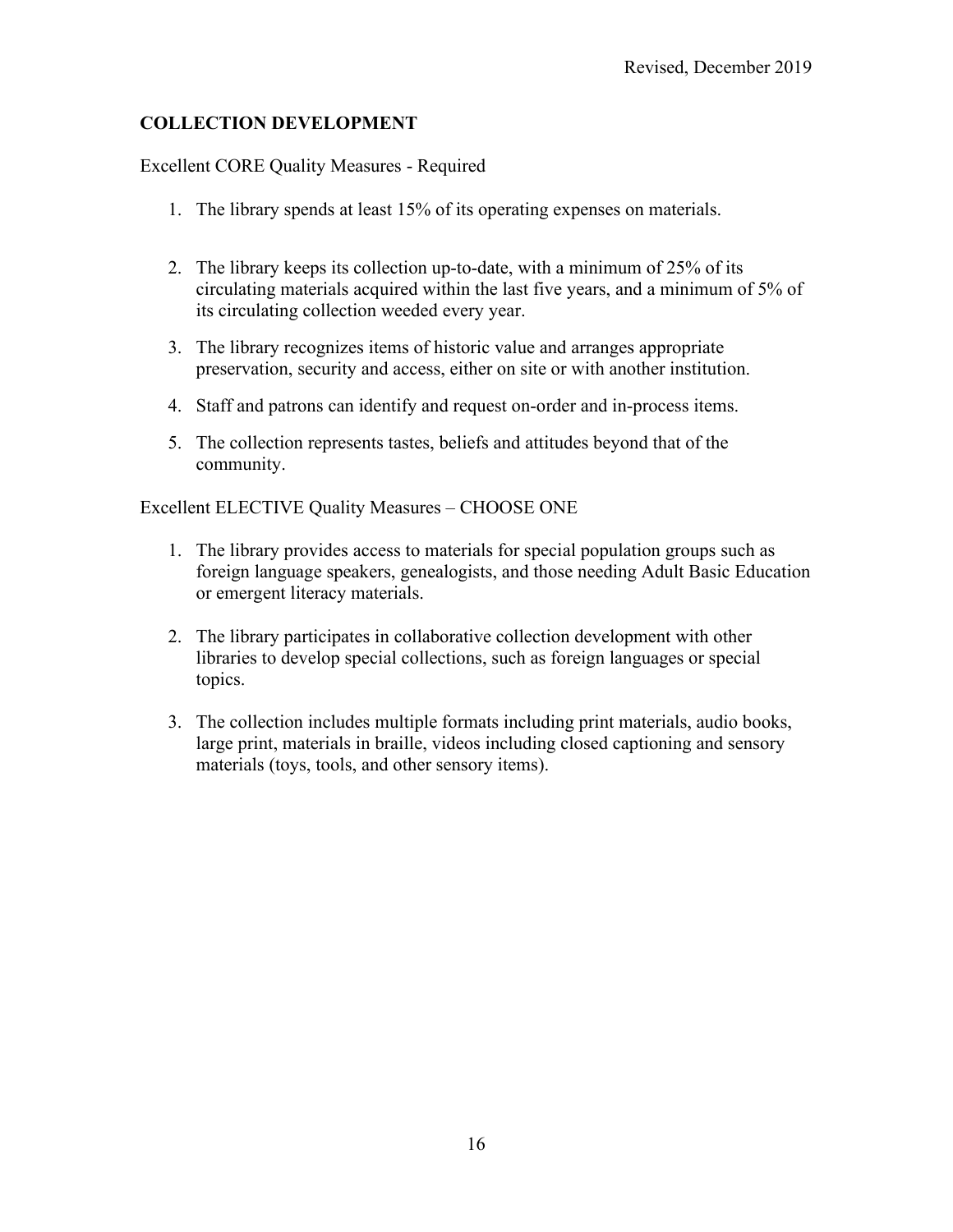### **TECHNOLOGY**

Essential CORE Quality Measures – Required

- 1. Library has a telephone and incoming calls are answered within five rings. Sufficient incoming phone lines are available at least 95% of the time based on annual busy signal test. When the library is closed, callers receive a recorded message that provides information about library hours and location.
- 2. The library has a public web site that is reviewed, updated and the links are checked regularly. The library's website should provide at a minimum the services available, hours, locations, contact and governance information.
- 3. The public is able to access an Internet enabled workstation without having to wait more than an average of one hour during peak usage time.
- 4. The library offers access to electronic content, including all Library of Michiganprovided databases via the Michigan eLibrary, MeL.org, on its public website.
- 5. The public is able to access and use non-circulating library materials in the library regardless of format.
- 6. The library provides wireless Internet access to the public.
- 7. Staff is able to communicate with each other electronically.
- 8. At least one member of the staff monitors selected library related listservs such as michlib-l and disseminates information to other staff as appropriate.
- 9. The library maintains a budget for technology and has a 2-3 year forward looking technology plan that is reviewed annually.
- 10. The Library provides, sustains and refreshes its technologies as detailed in its technology plan and annual budget. A refresh may include, but is not limited to: Internet access stations, photocopiers, audio-visual/media technologies, training and technology program spaces, etc. [See Technology Appendix E for suggested technology plan components, including evaluating connectivity needs and hardware and software replacement schedules.]
- 11. The library has an automated online catalog available to the public remotely via the Internet.
- 12. The public is able to duplicate portions of library materials for use outside of the library within copyright restrictions.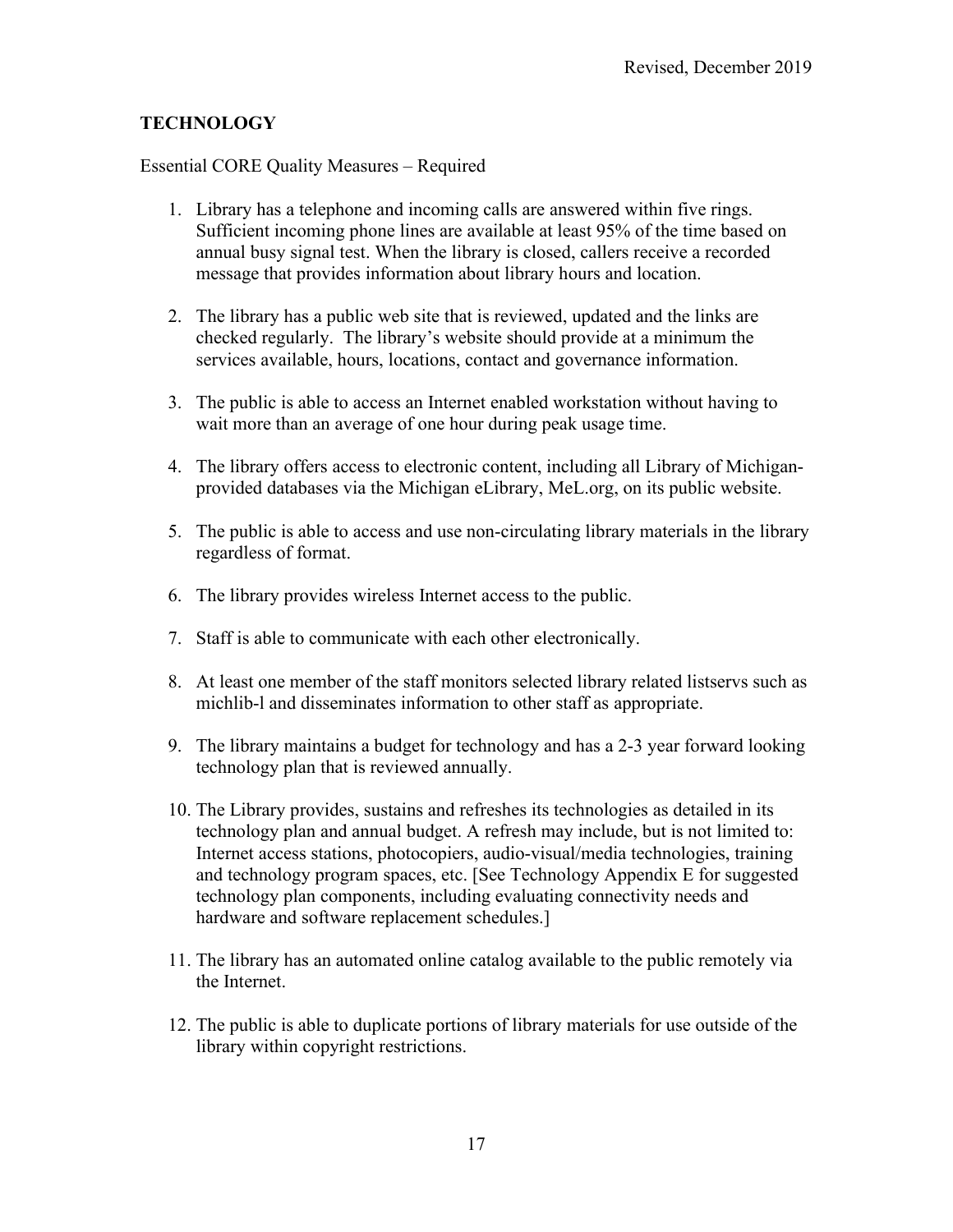- 13. The public is able to use personal productivity software on a workstation in the library.
- 14. The library provides the following minimum numbers of public access, internet and/or OPAC accessible computing devices per 1,000 population served:

| Population         | <b>Public Access Computers</b> |
|--------------------|--------------------------------|
| served             | per 1,000 served               |
| $100,000+$         | 0.42                           |
| 25,000-99,999      | 0.39                           |
| 10,000-24,999      | 0.56                           |
| 5,000-9,999        | 0.81                           |
| 2,500-4,999        | 1.09                           |
| 1,000-2,499        | 1.72                           |
| <b>Under 1,000</b> | 2.33                           |

[A library serving a population of 60,000 and has 25 public access computers: 25/(60,000/1,000)=25/60=.4167]

Essential ELECTIVE Quality Measures – CHOOSE TWO

- 1. The library applies for E-rate funding discounts.
- 2. The library provides community information on its public web site.
- 3. The library website is compliant with WCAG 2.0 AA accessibility standards.
- 4. The library provides classes and/or one-on-one instruction on the use of computing devices.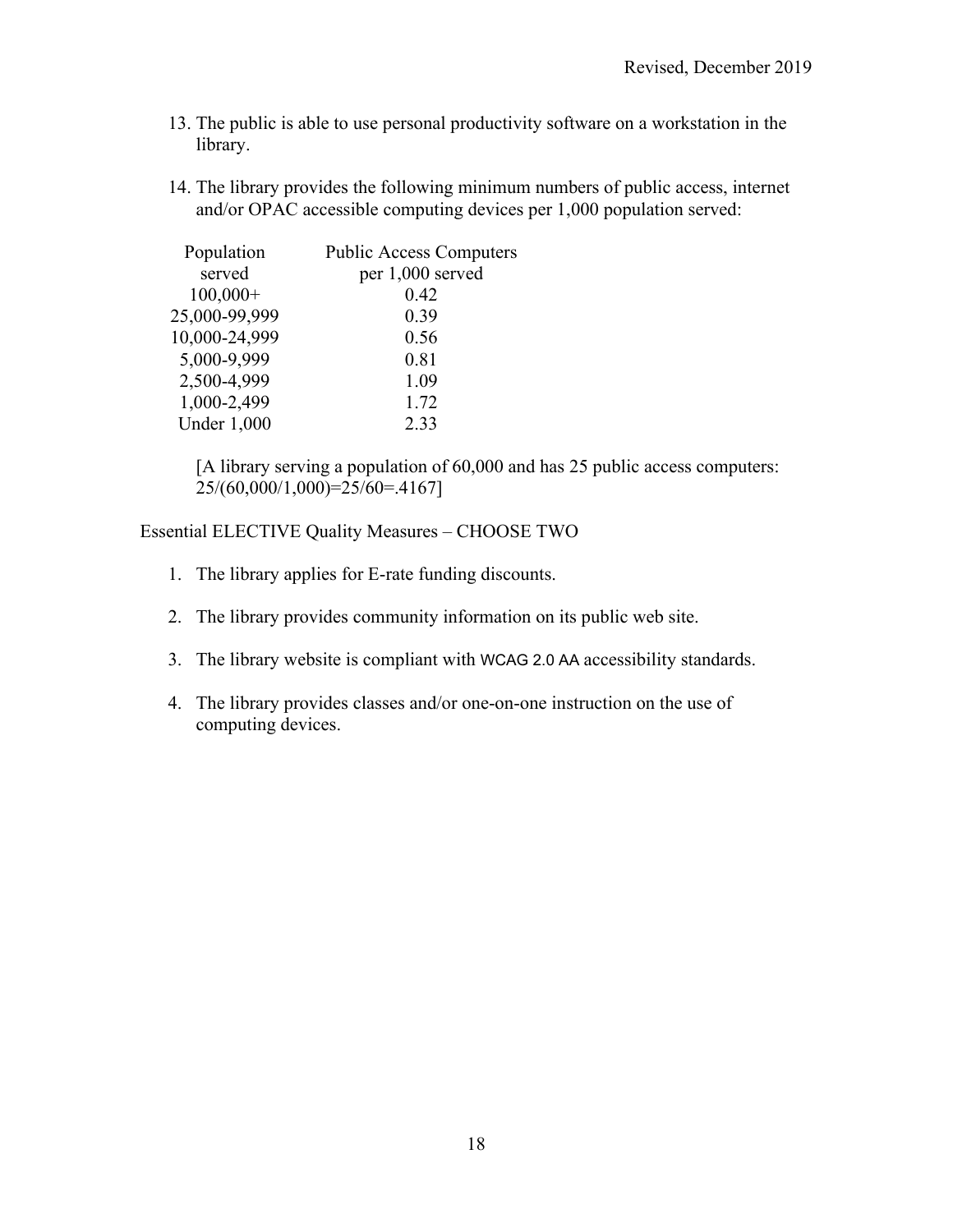#### **TECHNOLOGY**

Enhanced CORE Quality Measures – Required

- 1. The library provides broadband access of at least 1.5 Mb and meets the minimum bandwidth capacity necessary to support public user demand by providing each public Internet user at least 128 kbps upload and 512 kbps download of network bandwidth capacity.
- 2. The library uses an Integrated Library System (ILS), which includes an online public access catalog with a graphical user interface, a patron renewal of materials system, and a system whereby patrons may check their user account. These are all available through the library's online public access catalog in the library and through remote access. Patrons can place holds, view their record, and renew library materials 24 hours a day, 7 days a week.
- 3. The library's automated system supports the National Information Standards Organization protocols for Information Retrieval (IR) for library applications, or, Z39.50.
- 4. The library provides community information on its public web site.
- 5. The library or its associated consortium has a system-wide integrated library system data security plan with a 48-hour recovery of data. Backups and disaster recovery plans are in place and up-to-date.
- 6. The library provides regularly scheduled digital literacy training. Examples of topics include basic computer skills, library resources, internet searching, social media, privacy and security, training on patron owned devices and office productivity software.
- 7. On its public website the library identifies MeL.org database resources as being provided by the Library of Michigan using Institute of Museum and Library Services, IMLS, funds. [See Appendix for logos and information.]
- 8. The library website is compliant with WCAG 2.0 AA accessibility standards.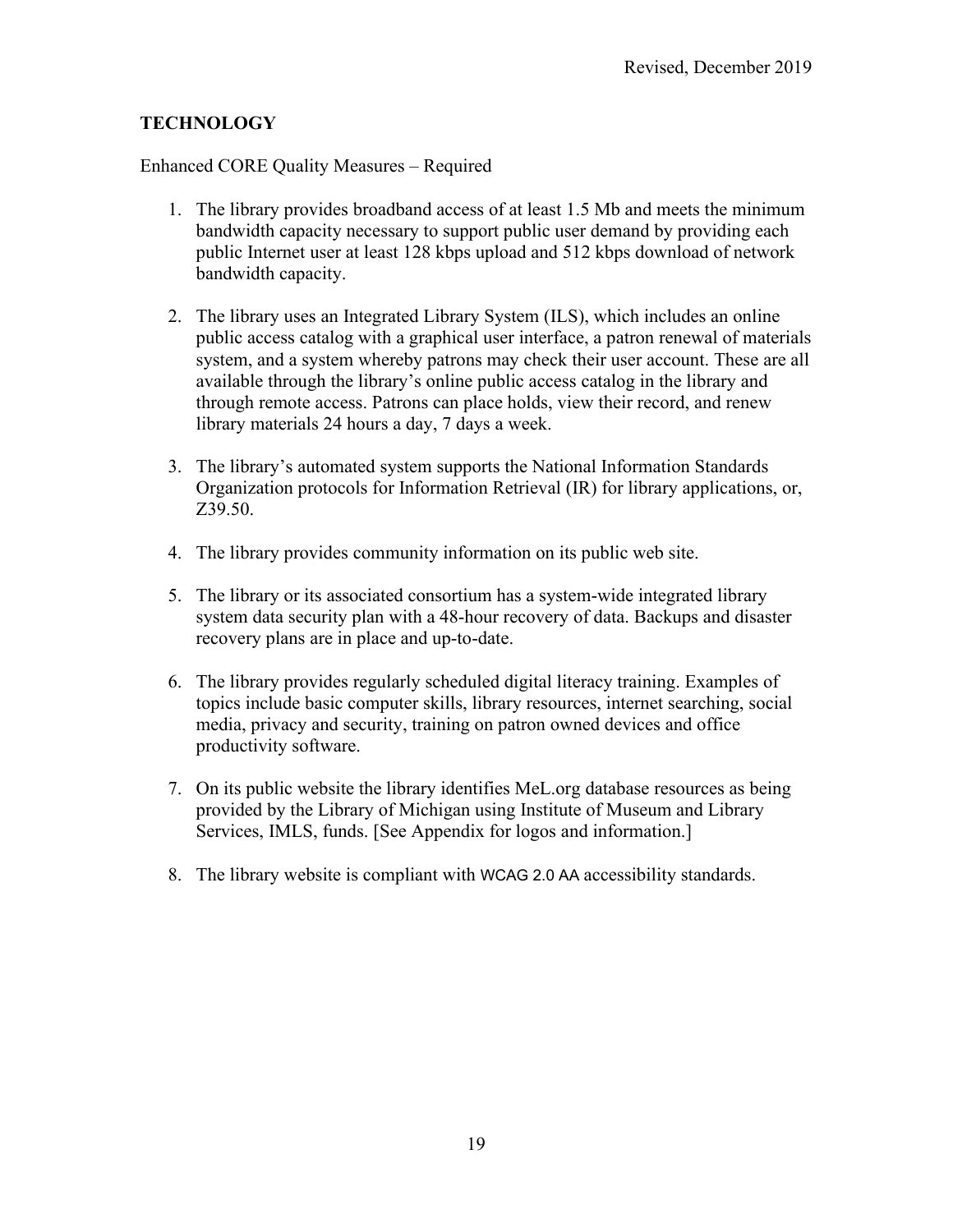#### Enhanced ELECTIVE Quality Measures – CHOOSE TWO

- 1. The public can access the library's online catalog in a timely manner while in the library.
- 2. The library applies for E-rate funding discounts.
- 3. The library provides the following minimum numbers of public access, internet and/or OPAC accessible computing devices per 1,000 population served:

| Population         | <b>Public Access Computers</b> |
|--------------------|--------------------------------|
| served             | per 1,000 served               |
| $100,000+$         | 0.48                           |
| 25,000-99,999      | 0.55                           |
| 10,000-24,999      | 0.87                           |
| 5,000-9,999        | 1.06                           |
| 2,500-4,999        | 1.88                           |
| 1,000-2,499        | 2.71                           |
| <b>Under 1,000</b> | 3.75                           |
|                    |                                |

[To find the Enhanced level for a library serving 60,000, multiply the enhanced value by 60,000 divided by 1,000 to see what the number of computers should be: .55 x  $(60,000/1,000) = .55$  x  $60 = 33$  computers.]

#### **TECHNOLOGY**

Excellent CORE Quality Measures - Required

- 1. The library provides the community with real-time, electronic communication options.
- 2. The library offers a database-supported web site, managed by the library. Examples of information to include are a database driven community calendar, a meeting room sign-up form, and online registrations for programs and/or library cards.
- 3. The library provides online reference tools in addition to Michigan eLibrary resources.
- 4. The library offers mobile access to the library's catalog and public web site.
- 5. The public can access the Online Public Access Catalog (OPAC) within 2 minutes while in the library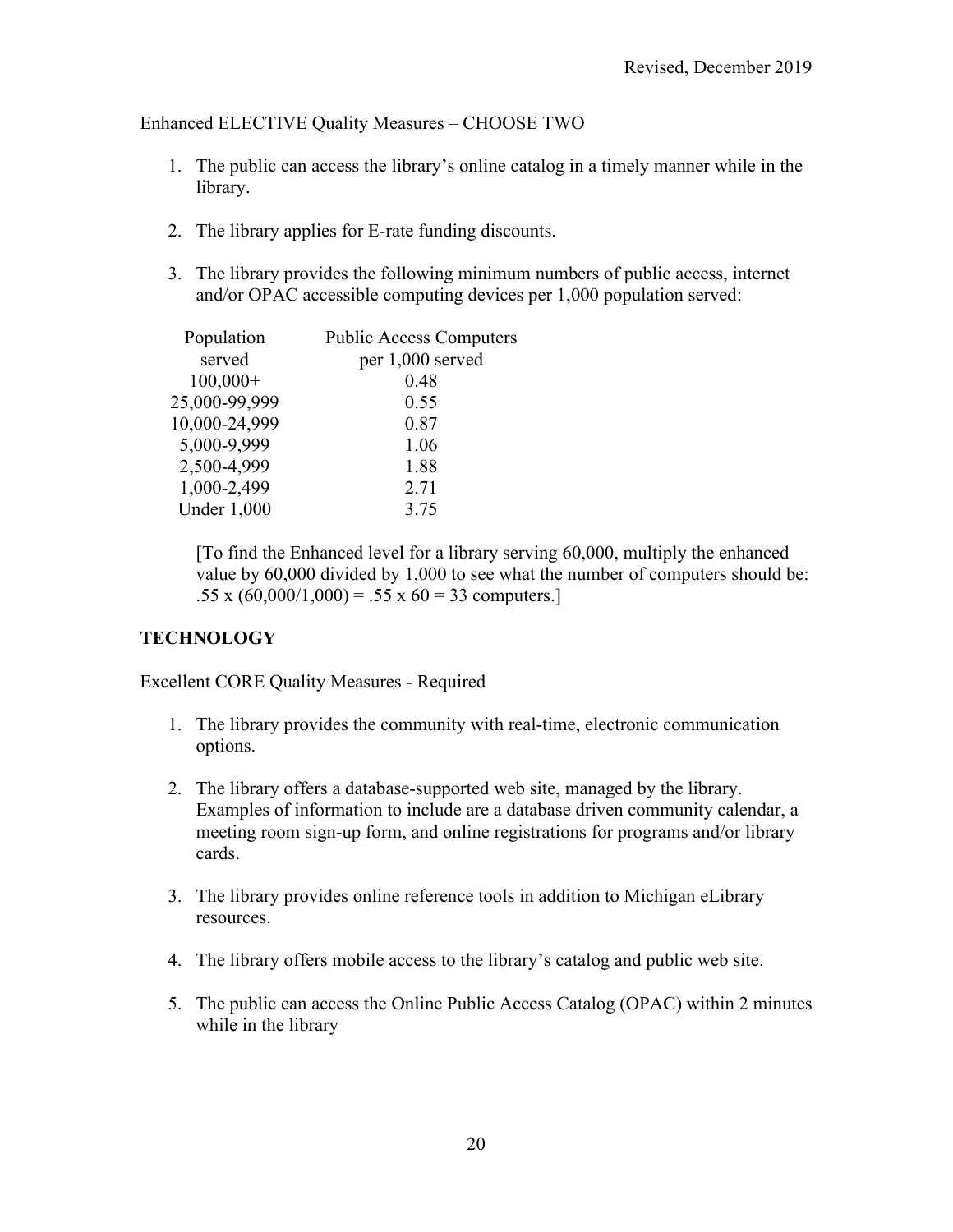- 6. The library provides 3 methods of adaptive technology for use by disabled patrons in the library. [See Adaptive Technologies in Appendix E for a list of various adaptive technologies.]
- 7. The library provides patrons the ability to create digital content by supplying patrons with photo editing software, video/audio recording and editing software and web development software in at least one outlet.
- 8. The library provides broadband access of at least 4.0 Mb and meets the minimum bandwidth capacity necessary to support public user demand by providing each public Internet user at least 128 kbps upload and 512 kbps download of network bandwidth capacity.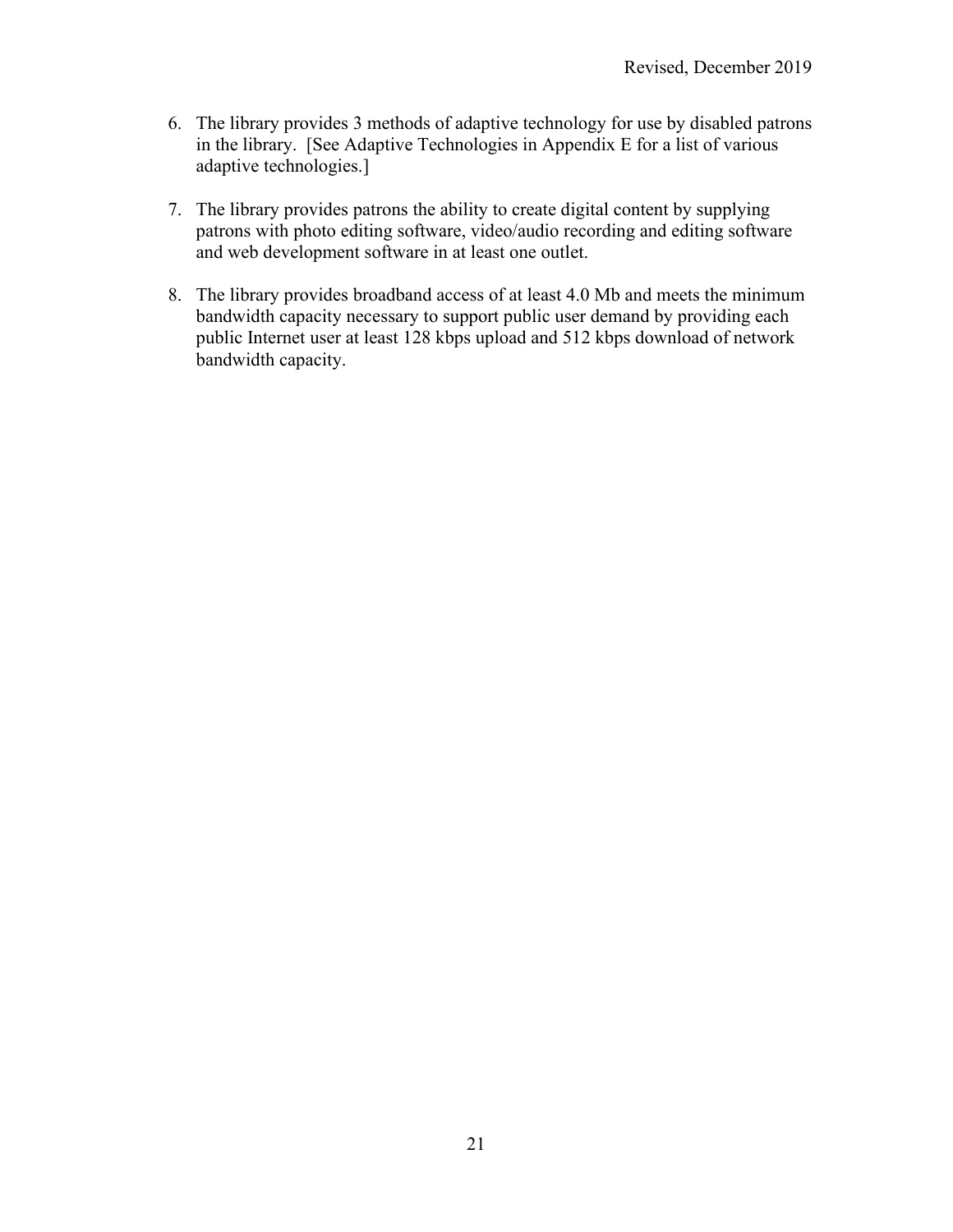### Excellent ELECTIVE Quality Measures – CHOOSE ONE

- 1. The library digitizes local community information and makes it available electronically to the public.
- 2. The library provides the following minimum numbers of public access, internet and/or OPAC accessible computing devices per 1,000 population served:

| Population         | <b>Public Access Computers</b> |
|--------------------|--------------------------------|
| served             | per 1,000 served               |
| $100,000+$         | 0.84                           |
| 25,000-99,999      | 0.78                           |
| 10,000-24,999      | 1.32                           |
| 5,000-9,999        | 1.39                           |
| 2,500-4,999        | 2.66                           |
| 1,000-2,499        | 6.24                           |
| <b>Under 1,000</b> | 4.95                           |
|                    |                                |

[To find the Excellent level for a library serving 60,000, multiply the enhanced value by 60,000 divided by 1,000 to see what the number of computers should be: .78 x  $(60,000/1,000) = .78$  x  $60 = 47$  computers.]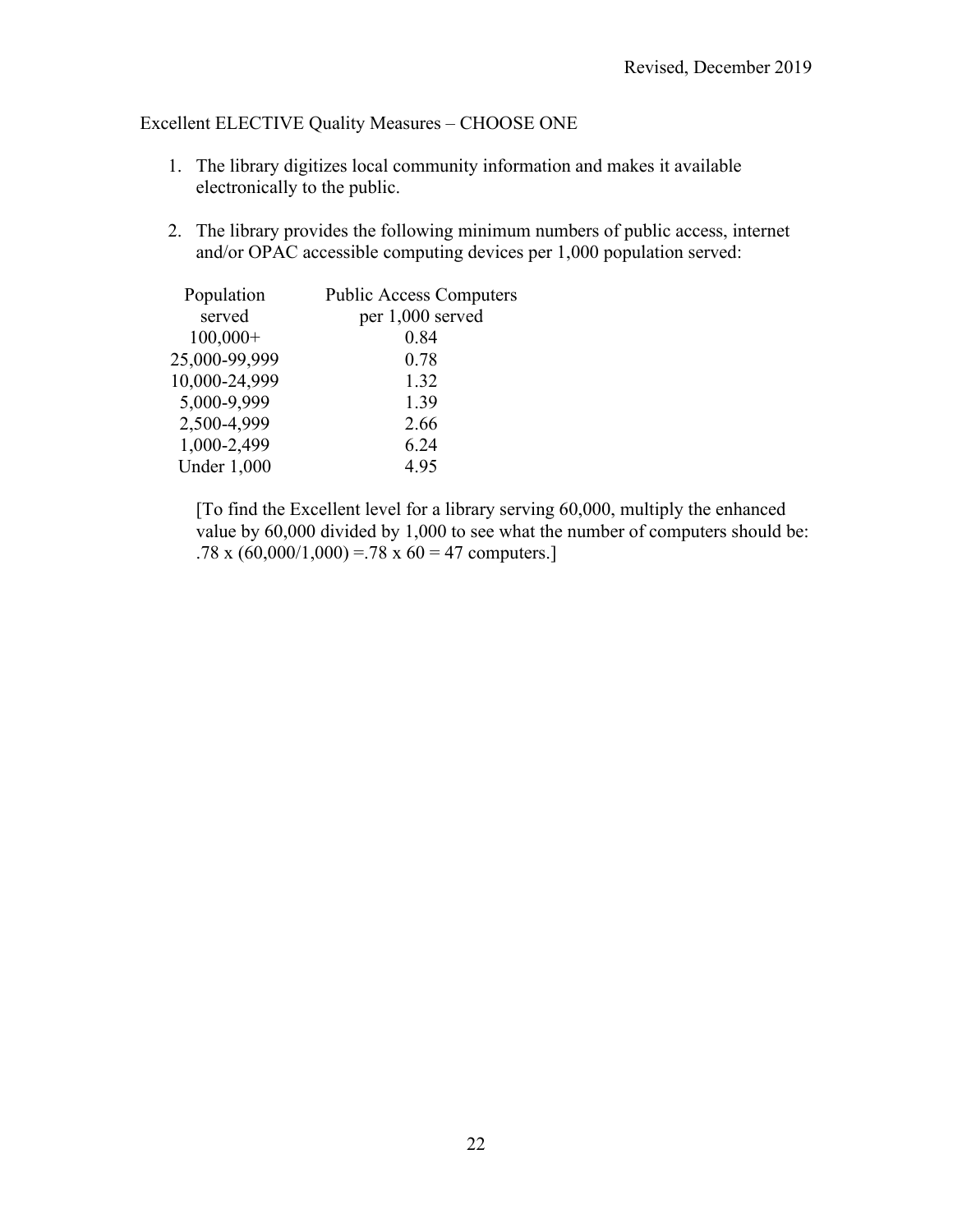### **FACILITIES AND EQUIPMENT**

Essential CORE Quality Measures – Required

- 1. The library building meets all applicable building and fire codes and ADA guidelines. [Note: Accommodations can be used to meet guidelines until renovations can occur. See the federal ADA site at www.ada.gov and the *ADA Guide for Small Towns* at [www.ada.gov/smtown.htm.](http://www.ada.gov/smtown.htm)]
- 2. An exterior sign identifies the facility as a library. Library hours are visible from the outside of the building at all public entrances.
- 3. Internal signage is compliant with the American Disabilities Act (includes use of Braille), clear, easily read and understood. Emergency exits, evacuation routes, and fire extinguishers are clearly marked.
- 4. The library's accessible features, such as entrance doors, restrooms, water fountains, and parking spaces, display the International Symbol of Accessibility.
- 5. Parking, staff and public access areas are easily identified, well-lit during darkness, and are handicap accessible.
- 6. The library provides seating for a variety of public needs.
- 7. The library's internal lighting meets the following standards:
	- Staff areas 50 foot candles average measured horizontally at the desktop.
	- Public service desks 50 foot candles average measured horizontally at the counter top.
	- Small conference rooms  $-30$  to 40 foot candles average measured horizontally at the desktop. Dimmers may be used for alternate lighting needs such as AV.
	- Large multi-purpose rooms 40 foot candles average. Dimmers may be used for alternate lighting needs such as AV.
	- Reading areas 30 to 40 foot candles average measured horizontally at the desktop.

[See the *Illuminating Engineering Society Handbook* for further reference, Table 29.2 Library Facilities Illuminance Recommendations.]

- 8. The library projects a clean, cared-for image based on regularly scheduled indoor and outdoor maintenance and cleaning. [See Public Relations Appendix G for sample Library Image Audit.]
- 9. The library provides for the after-hours return of materials.
- 10. The library provides a safe environment to its staff and patrons to the best of its ability. Emergency first-aid supplies are readily available and emergency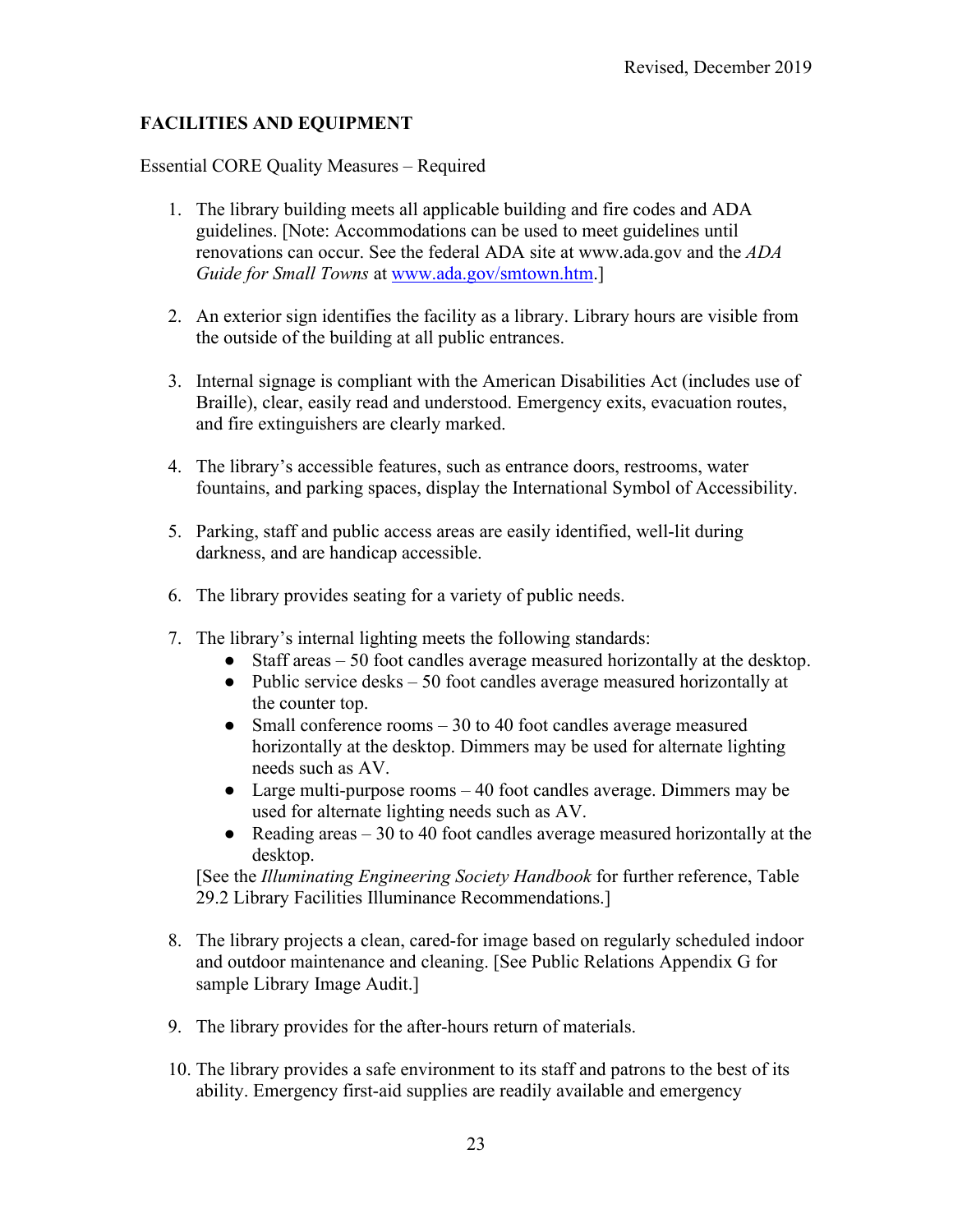procedures are in place for threats such as weather, public health or personal safety emergencies

- 11. The library discards or recycles unused or out-of-date property and materials at least annually.
- 12. The library conducts regular fire and safety inspections and drills.
- 13. The library has a disaster manual and a disaster plan in place. [See Council of State Archivists' web site and Pocket Response Plan in Facilities and Equipment Appendix F.]
- 14. The library equips its restrooms with diaper changing stations.

### **FACILITIES AND EQUIPMENT**

Enhanced CORE Quality Measures - Required

- 1. The library follows [ALA](http://ala.org/) guidelines on building size.
- 2. The library's internal lighting meets Institute of Electrical and Electronic Engineers standards of 35-foot candles at floor level.
- 3. The library provides separate areas for children's services, collections and activities and for teen services, collections and activities.
- 4. The library has a budget for capital improvements.
- 5. The library equips both mens' and womens' restrooms with changing stations or has a family restroom equipped with a changing station.
- 6. The library has participated in active assailant training.

Enhanced ELECTIVE Quality Measures – CHOOSE THREE

- 1. The library provides a public meeting room.
- 2. The library provides facilities for teaching technology classes.
- 3. The library provides a lounge seating area.
- 4. The library provides study carrels or equivalent private study area.
- 5. The library entrance includes an automatic door opener.
- 6. The library uses a gate counter to track building usage.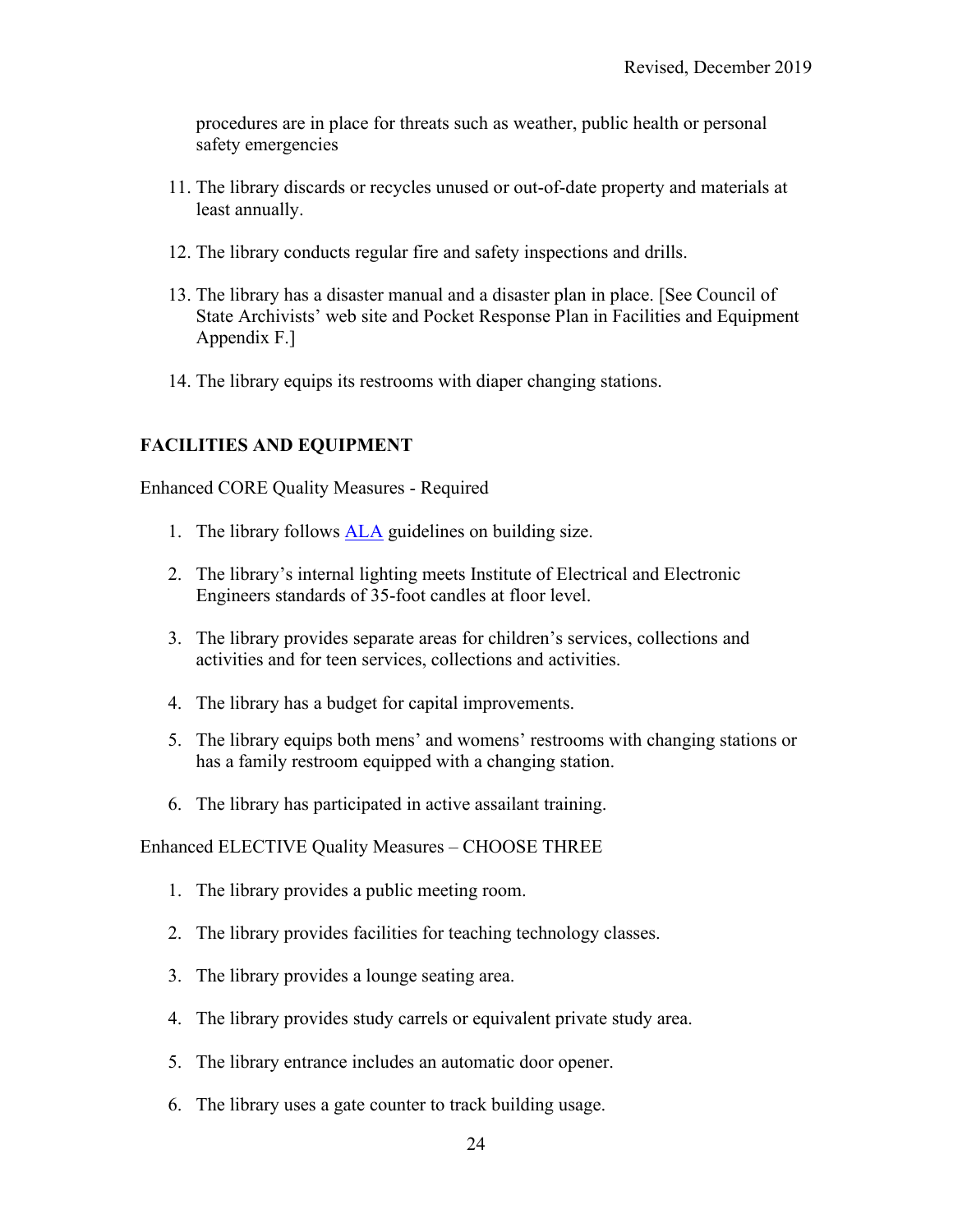### **FACILITIES AND EQUIPMENT**

#### Excellent CORE Quality Measures - Required

- 1. The library conducts regular energy audits. [See the U.S. Department of Energy site at [www.energy.gov/.](http://www.energy.gov/)]
- 2. Long-range plans include updated or new facilities to meet anticipated community needs.
- 3. The library entrance includes an automatic door opener.
- 4. Interior library signs are multilingual if applicable based on the population served.
- 5. The library provides a dedicated public meeting space. Choose only if Facilities Enhanced Elective #1 was not used for Enhanced Level Certification.
- 6. The library provides study carrels or equivalent private study area.

#### Excellent ELECTIVE Quality Measures – CHOOSE TWO

- 1. The library includes LEED building design in renovations or new buildings. [See [www.usgbc.org](http://www.usgbc.org/) for further information on LEED measures.]
- 2. The library uses Dark Sky lighting methods in renovations or new buildings. [See [www.darksky.org](http://www.darksky.org/) for further information on Dark Sky measures.]
- 3. The library has a recycling program for library office waste.
- 4. The library uses motion-activated lights in limited use interior spaces.
- 5. The library equips restrooms or family restrooms with adult changing stations.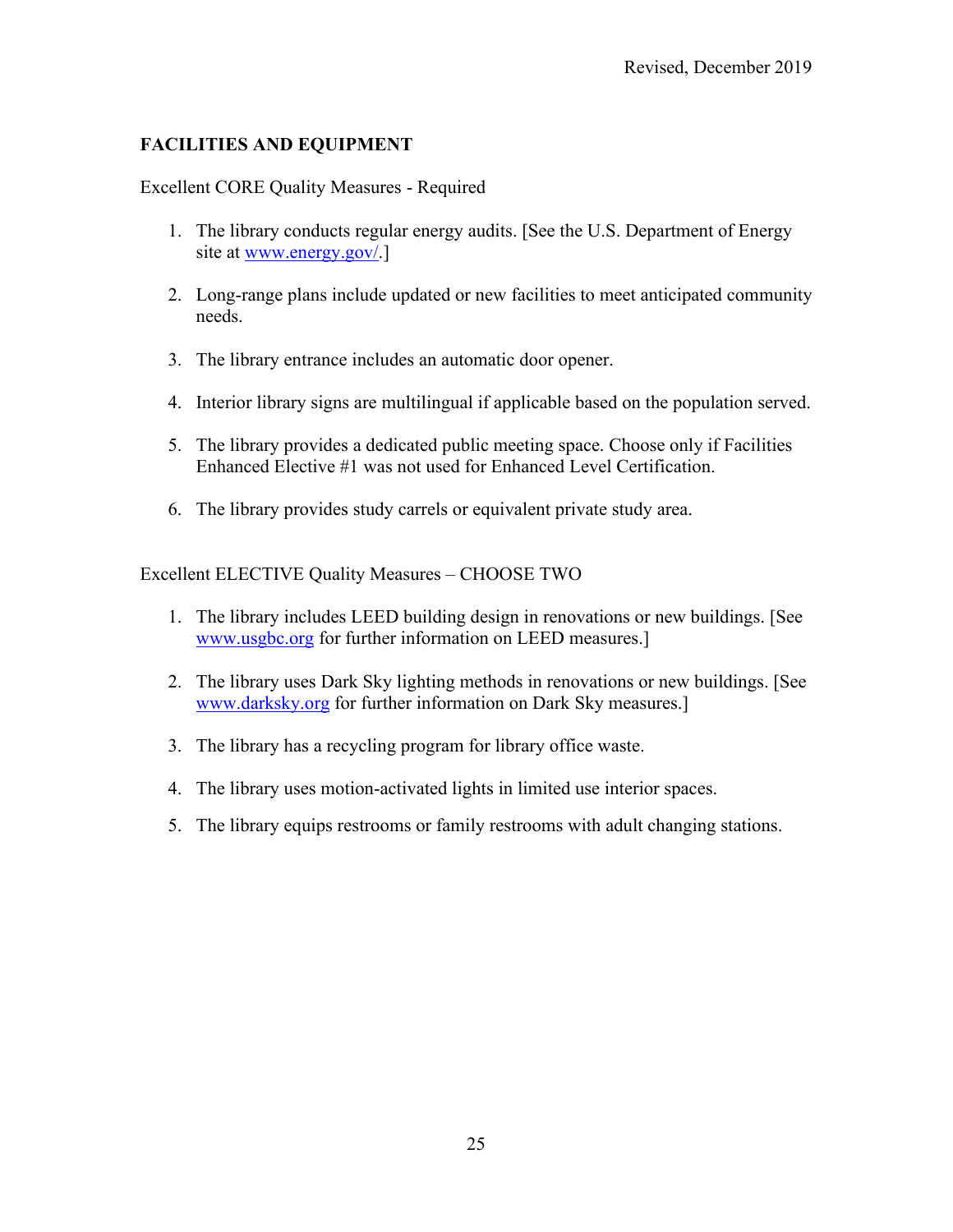### **PUBLIC RELATIONS**

Essential CORE Quality Measures – Required

- 1. The library board approves a public relations plan. The library board and staff regularly evaluate its policies and procedures in terms of their effect on the public and the library's public relations efforts. [See Public Relations Appendix G for list of items needed in a public relations policy.]
- 2. The library allocates a portion of its operating budget to support its public relations activities. This can include staff time dedicated to public relations activities.
- 3. The library provides a method for patrons to comment on anything in the library that concerns them. When appropriate, these communications are shared with the library board and staff.
- 4. The library provides a handout that explains the library and its services.
- 5. The library's contact information is listed in the telephone directory if applicable and full contact information including director name is listed on its website.
- 6. The library makes distribution materials such as posters, flyers, and/or bookmarks that include contact information to promote its programs and services.
- 7. The library distributes an annual report in person and electronically to the community, local municipalities, officials and legislators.
- 8. The library meets with local officials and legislators annually about library services, funding and the role of the library in the community.

Essential ELECTIVE Quality Measures – CHOOSE FOUR

- 1. The library maintains a list of local media and their contact person for easy access to publicity.
- 2. The library uses local media to promote its programs and services. [See Public Relations Appendix G for a list of various media opportunities.]
- 3. The library staff schedules an annual walk-through in and outside the library to assess its appearance and the image it projects. The library can ask new patrons, neighboring staff, or cooperative staff for similar assessments. [See Public Relations Appendix G for sample Library Image Audit.]
- 4. The library staff wears tags identifying they work at the library. [Note: This does not necessarily that you must use a name.]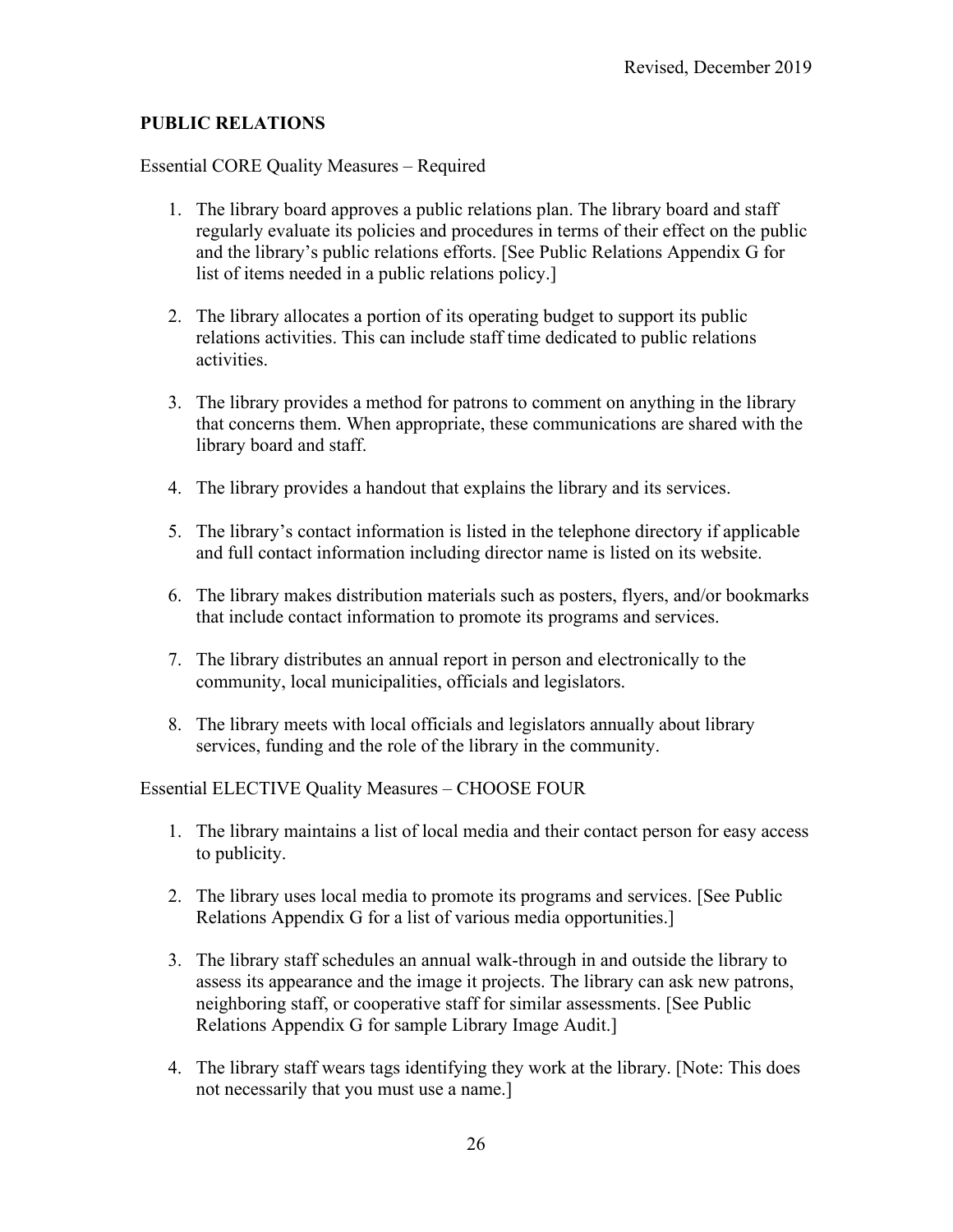- 5. The library markets and promotes library services at least once a year for a local service club, such as Kiwanis, Lions, Rotary or other appropriate local groups.
- 6. The library collaborates with other local libraries, such as school, academic, special, etc., to provide programs and services to the community.
- 7. The library uses social media to increase visibility in the community.

#### **PUBLIC RELATIONS**

Enhanced CORE Quality Measures - Required

- 1. The library maintains a spot for library promotional materials in a public area.
- 2. The library publishes a newsletter, at least semi-annually. The newsletter can be made available solely on the library's web page.
- 3. The library develops partnerships with other community groups and agencies to showcase how the library can support and improve their services, such as Headstart, senior centers, at-risk youth services, economic development groups, small business groups, literacy councils, etc.
- 4. The library brands its services and uses a local library slogan and logo. These are used on signs, web page, and distributed promotional materials such as brochures, business cards, stationary, annual report, bookmarks, and fliers.
- 5. The library markets and promotes library services at least once a year for a local service club, such as Kiwanis, Lions, Rotary or other appropriate local groups.
- 6. The library creates a plan to keep the library visible to the public on a monthly basis, using newsletters, contests, programs, etc.
- 7. The library collaborates with other local libraries, such as school, academic, special, etc., to provide programs and services to the community.

Enhanced ELECTIVE Quality Measures – CHOOSE TWO

- 1. The library designates one staff member to coordinate public relations activities. [Note: This person may be the director.]
- 2. The library board and administration promote the formation of and support active participation in a Friends group.